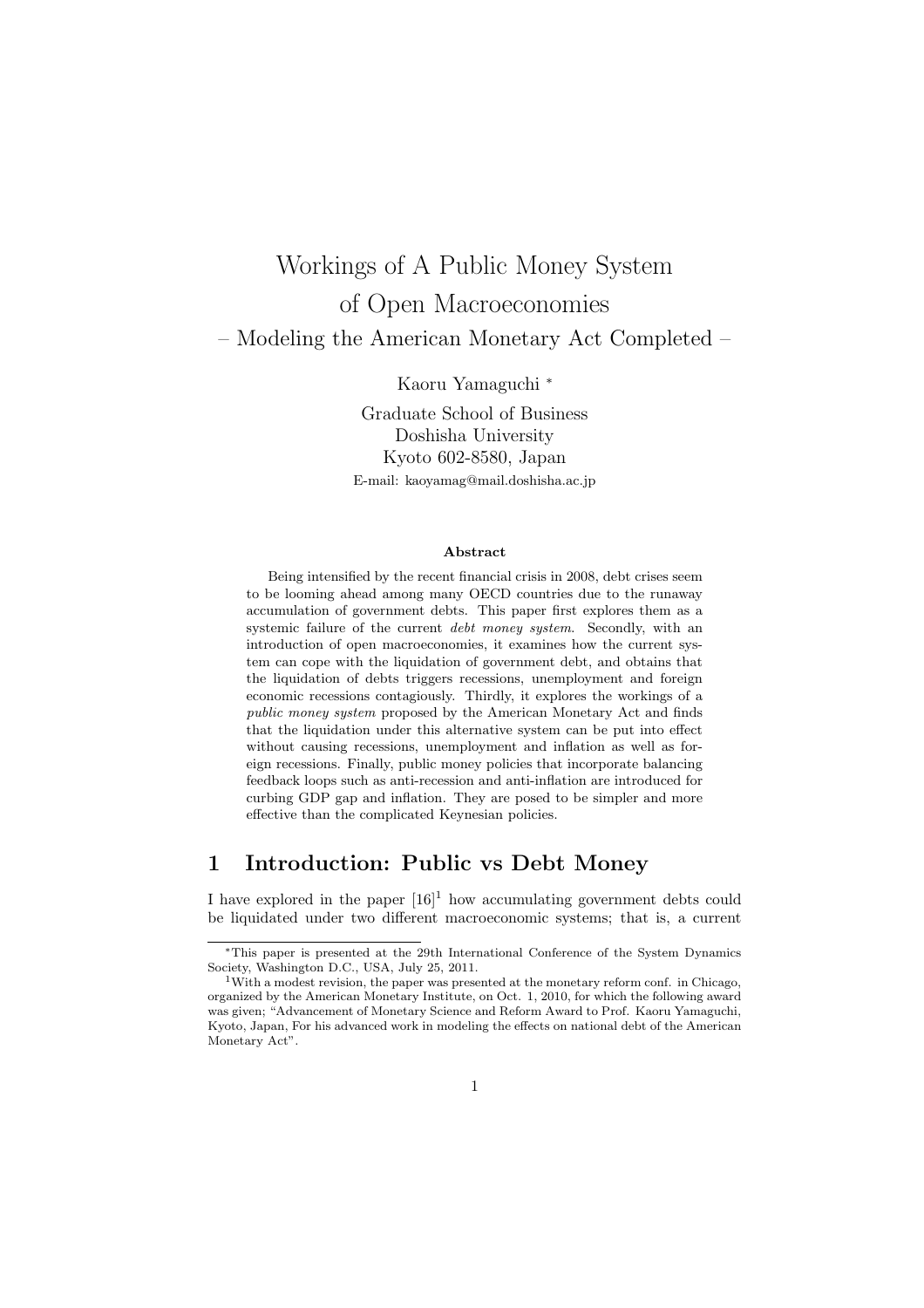macroeconomic system of money as debt, and a debt-free macroeconomic system advocated by the American Monetary Act. What I have found is that the liquidation of government debt under the current macroeconomic system of money as debt is very costly; that is, it triggers economic recessions, while the liquidation process under a debt-free money system can be accomplished without causing recessions and inflations. The results are, however, obtained in a simplified closed macroeconomic system in which no labor market exists.

Accordingly, the purpose of this paper is to expand the previous simple macroeconomic system to complete open macroeconomies in which labor market and foreign exchange market exist, and analyze if similar results could be obtained in the open macroeconomies for a system of money as debt and a debt-free money system. For the examination, I have felt a strong necessity to briefly redefine money and its system in this introductory section to avoid further confusions caused by different usage of terminologies. In the previous paper, *a system of money as debt* was used to describe the current monetary system, and *a debt-free money system* was used as a system that is proposed by the American Monetary Act. Let us redefine these terminologies in a uniform fashion as follows.

#### **Public Money**

From early days in history money has been in circulation as a legal tender as Aristotle (384-322 BC) phrased that "Money exists not by nature but by law [17]." Hence, money has been by definition *a fiat money* as legal tender. Money thus created, whether it could be tangible or intangible, has to have the following three features as explained by many economics textbooks.

- *•* Medium of Exchange
- *•* Unit of Account
- *•* Store of Value

Using system dynamics concept of stock and flow, these functions of money may be uniformly illustrated in Figure 1 in which flows of money such as receipts and payments accomplish counter-transactions of sales and purchases of commodity (means of exchange) according to a uniform scale (unit of account), and the



Figure 1: Public Money

amount of money thus circulated is stored as a stock of money as a result of these transactions (store of value). In system dynamics stocks of money and commodity can be said to co-flow all the time in an opposite direction.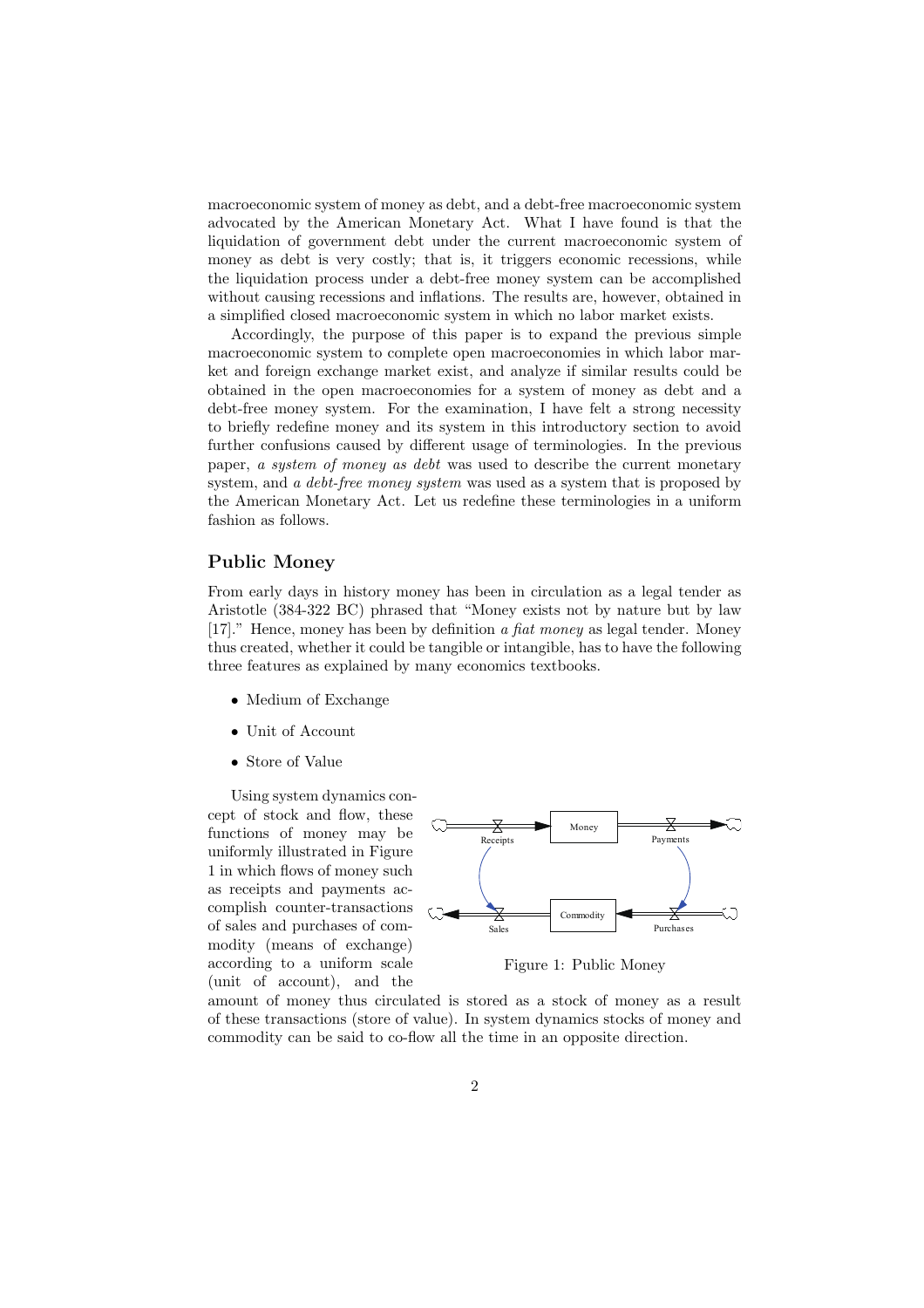|                | Public Money           | Debt Money               |
|----------------|------------------------|--------------------------|
| Non-metal      | Shell, Cloth (Silk)    |                          |
| Commodities    | Woods, Stones, etc     |                          |
| Metal          | Non-precious Metals    |                          |
| Coinage        | Copper, Silver, Gold   |                          |
| Paper          | Sovereign Notes        | Gold(smith) Certificates |
| <b>Notes</b>   | Government Notes       | (Central)Bank Notes      |
| Intangible     |                        | Deposits                 |
| <b>Numbers</b> |                        | (Credit by Loan)         |
| Digits         | Electronic Substitutes | Electronic Substitutes   |

**Fiat Money as Legal Tender**

Table 1: Public vs Debt Money

Money, having the above three features as a legal tender, could take a form of commodities such as shell, silk (cloth) and stone, of precious metals such as copper, silver and gold, of paper such as Goldsmith and gold certificates and bank notes, and of intangible numbers and electronic digits such as deposits. In short, any form that performs three features has been generally accepted as money that has a purchasing power. Let us call such money *public money*, so long as it is a fiat money of legal tender, and issued only by the government and sovereignty as public utility for transactions, as summarized in Table 1.

#### **Debt Money**

Tangible money currently in use are coinage and bank notes. Coins are minted by the government as subsidiary currency. Hence, it is public money by definition. On the other hand, bank notes are issued by central banks that are independent of the government and privately owned in many countries. For instance, Federal Re-

serve System, the central bank in the United States, is 100% privately owned [2] and Bank of Japan is 45% privately owned. Hence, governments are obliged to borrow from central banks and in this sense bank notes are regarded as a part of debt money.

Theoretically, the issuance of money by the private organizations can be



Figure 2: Debt Money

possible only when government or sovereignty legally allow them to create money, since "money exists by law" as pointed out above. Historically this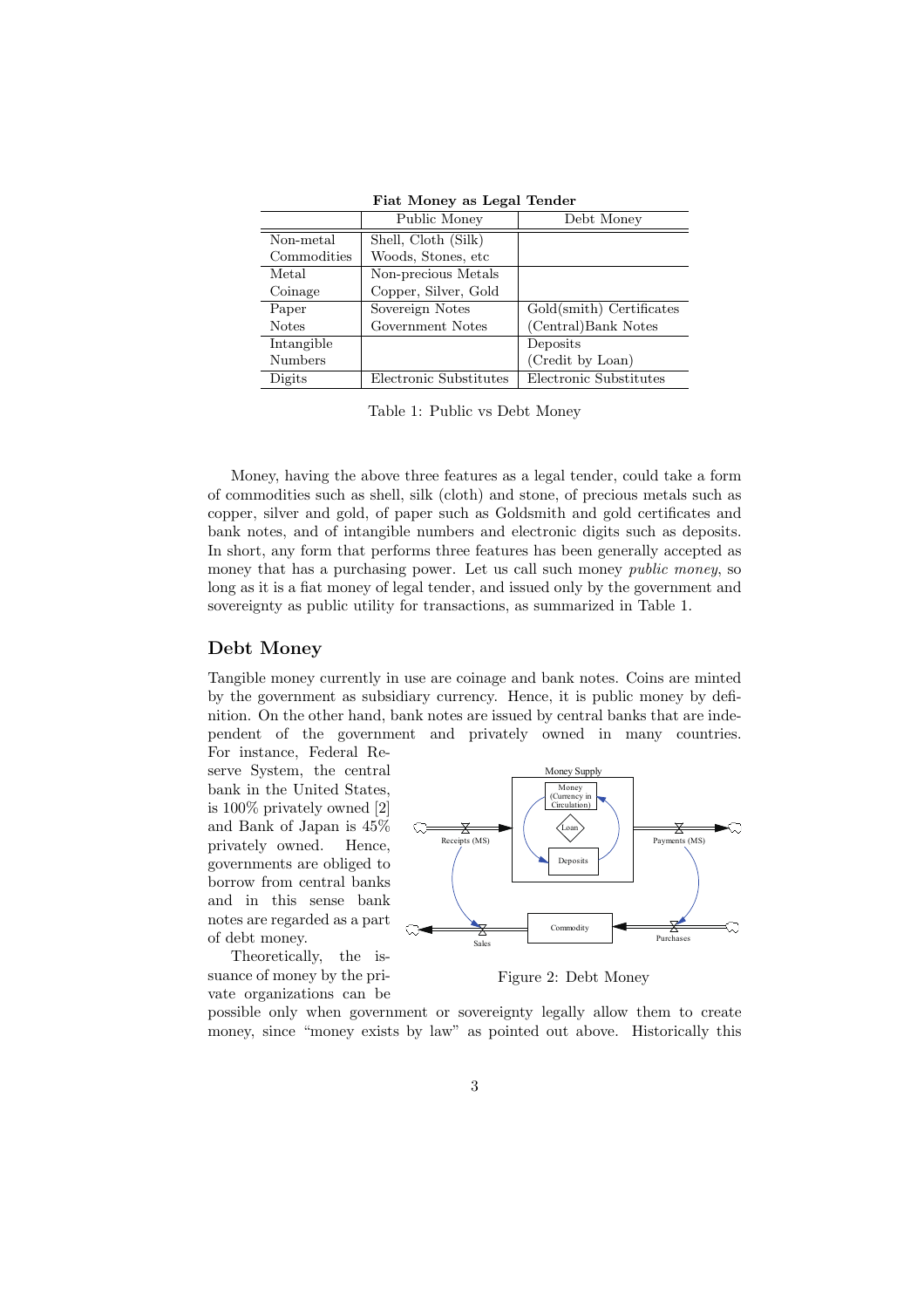occurred when Bank of England was founded in 1694 and endowed with the right to issue money as its bank notes. In the United States, this was instituted by the Federal Reserve Act in 1913.

In addition to the tangible money such as bank notes and coinage, bank deposits or credits created as loans by commercial banks also play a role of money, though intangible, because they can be withdrawn any time, at request, for transactions. This process of credit creation is made possible by the so-called a fractional reserve banking system. For detailed analysis see [10].

In sum, under the current financial system, currency in circulation such as bank notes and coinage and bank deposits play a role of money. The amount of money that is available at a certain point of time is called money supply or stock, which is thus defined as

$$
Money Supply = Currency in Circulation + Deposits
$$
 (1)

In system dynamics terminology, it is nothing but a money stock as illustrated in Figure 2. To distinguish this type of money from *public money*, let us call it *debt money*, because money of this type is only created when government and commercial banks come to borrow from central banks (high-powered money), and producers and consumers come to borrow from commercial banks (bank deposits and credits are called low-powered money). In my previous paper [16], this system is called *system of money as debt*. Almost all of macroeconomic textbooks in use such as [4], [5], [6], [3] justify the current macroeconomic system of debt money without mentioning an alternative system, if any, such as the money system proposed by the American Monetary Act to be explained below.

#### **The American Monetary Act**

After the Great Depression in 1929, two banking reforms were proposed to avoid further serious recessions; that is, the Banking Act of 1933 known as the Glass-Steagall Act and the Chicago Plan. The Glass-Steagall Act was intended to separate banking activities between Wall Street investment banks and depository banks. The act was unfortunately repealed in 1999 by the Gramm-Leach-Bliley Act. This repeal was criticized as having triggered the recent financial crisis of subprime mortgage loans, following the collapse of Lehman Brothers in 2008. On-going movement of financial reforms in the US is an attempt to bring back stricter banking regulations in the spirit of the Glass-Steagal Act.

The other reform was simultaneously proclaimed by the great economists in 1930s such as Henry Simons and Paul Douglas of Chicago, Irving Fisher of Yale, Frank Graham and Charles Whittlesley of Princeton, Earl Hamilton of Duke, etc [18], who had seen a debt money system as a root cause of the Great Depression. Their solution for avoiding a possible "Great Depression" in the future is called the *Chicago Plan*. For instance, Irving Fisher, a great monetary economist in those days, was active in establishing a monetary reform to stabilize the economy out of recessions such as the Great Depression. His own plan is known as "100% Money Plan"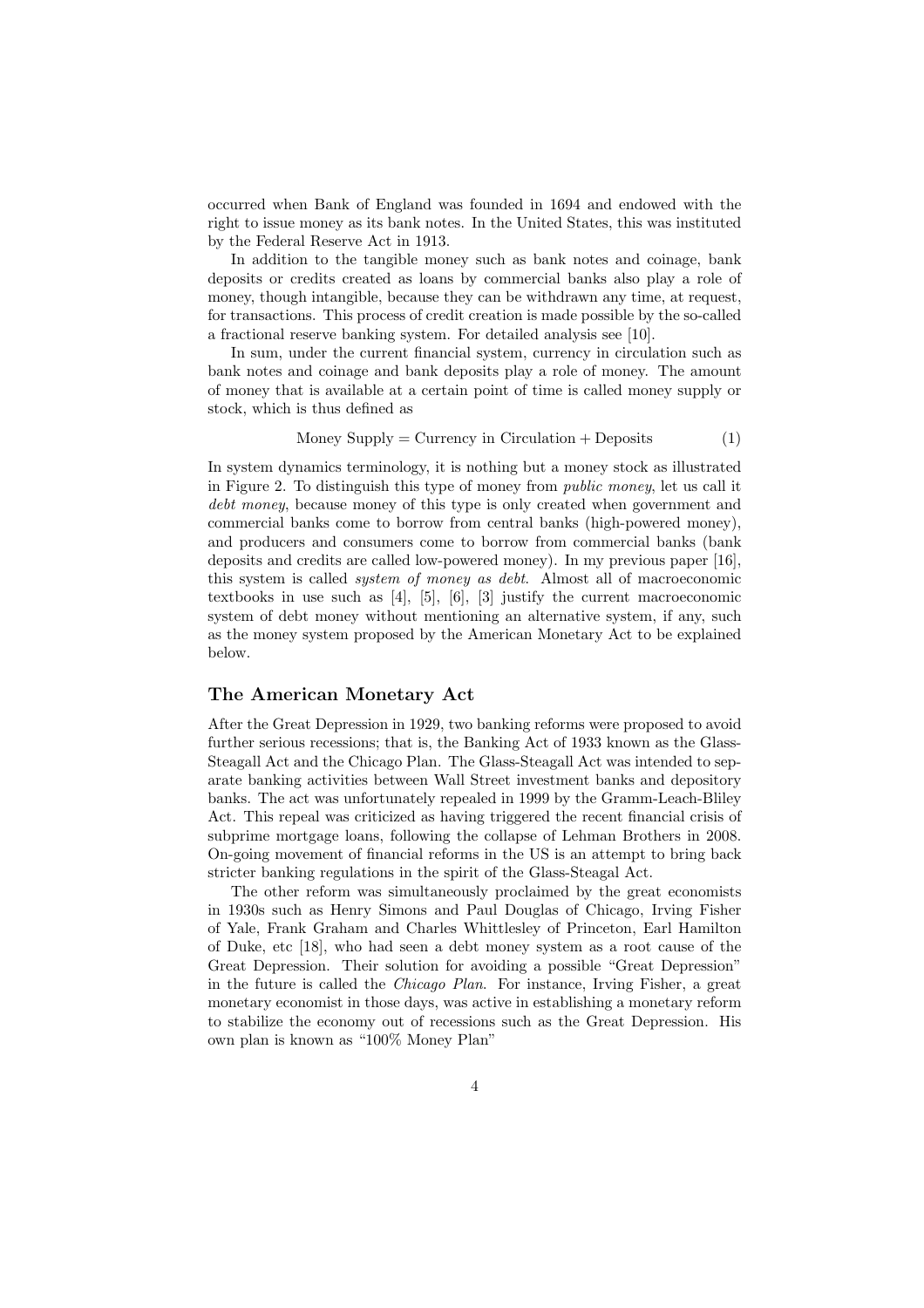I have come to believe that the plan, "properly worked out and applied, is incomparably the best proposal ever offered for speedily and permanently solving the problem of depressions; for it would remove the chief cause of both booms and depressions, namely the instability of demand deposits, tied as they are now, to bank loans." [1, p. 8]

In contrast with the Glass-Steagal Act, the Chicago Plan has failed to be implemented.

The American Monetary Act<sup>2</sup> endeavors to restore the proposal of the Chicago Plan or 100% Money Plan by replacing the Federal Reserve Act of 1913. In our terminology above, it is nothing but the restoration of a *public money* system from a *debt money* system. Specifically, the Act tries to incorporate the following three features. For details see [16] and [17, 18].

- *•* Governmental control over the issue of money
- Abolishment of credit creation with full reserve ratio of  $100\%$
- *•* Constant inflow of money to sustain economic growth and welfare

When full reserve system is implemented by the Act, bank reserves become equal to deposits so that we have

Money Supply = Currency in Circulation + Deposits

\n
$$
= \text{Currentcy in Circulation} + \text{Reserves}
$$
\n
$$
= \text{High-Powered Money} \tag{2}
$$

Accordingly, under the public money system, money is created only by the government, and money supply becomes public money only<sup>3</sup>.

As a system dynamics researcher, I have become interested in the system design of macroeconomics proposed by the American Monetary Act, and posed a question whether this public money system of macroeconomy can solve the most imminent problem our economy is facing; that it, accumulation of government debt. My previous work [16] positively answered the question under a simple modeling framework. Before exploring it under the complete model of open macroeconomies here, let us probe how serious our current issue of accumulating debt is.

$$
Money Supply = m * High-Powered Money
$$
\n(3)

<sup>2</sup>On Dec. 17, 2010, a bill based on the American Monetary Act was introduced to the US House Committee on Financial Services by the congressman Dennis Kucinich. This bill is called H.R. 6550 National Emergency Employment Defense Act of 2010 (NEED). A similar proposal "Towards A Twenty-First Century Banking And Monetary System" was recently submitted jointly by PositiveMoney, nef(the new economics foundation), and Prof. Richard Werner of the Univ. of Southampton, to the Independent Commission on Banking, UK.

<sup>3</sup>Money supply is also defined in terms of high-powered money as

where  $m$  is a money multiplier. Under a full reserve system, money multiplier becomes unitary,  $m = 1$ , so that money can no longer be created by commercial banks.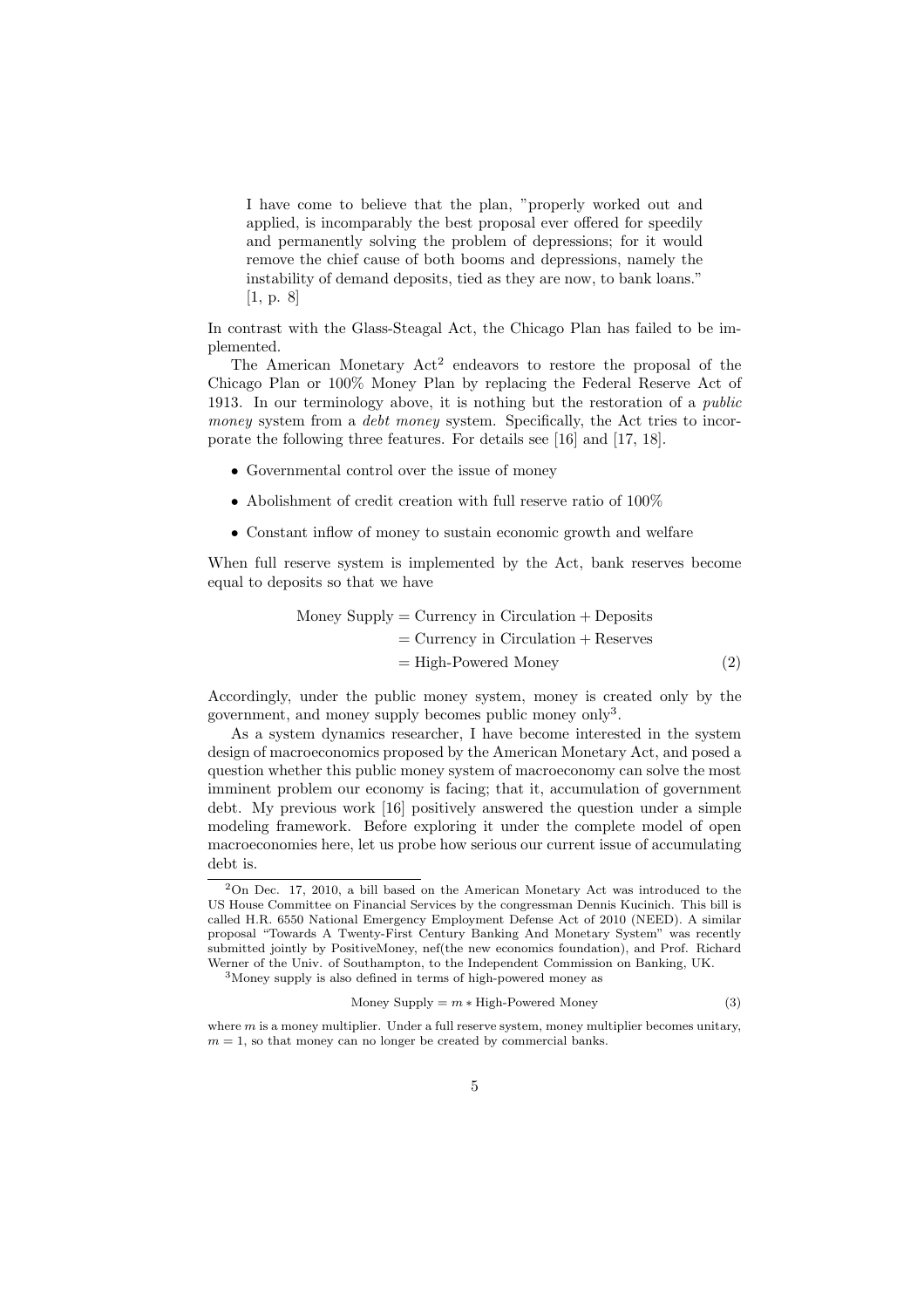## **2 Debt Crises As A Systemic Failure**

#### **Debt Crises Looming Ahead**

Being intensified by the recent financial crisis following the collapse of Lehman Brothers in 2008, severe crisis of sovereign or government debts seems to be looming ahead. Let us explore how serious accumulating national debts are. Table 2 shows that, among 33 OECD countries, 17 countries are suffering from higher debt-to-GDP ratios of more than 50% in 2010. Average ratio of these 33 countries is 66.7%, while world average ratio of 131 countries is  $58.3\%$ <sup>4</sup>. This implies that developed countries are facing debt crises more seriously than many developing countries. Figure3 illustrates how debt-to-GDP ratios have been increasing over time since 1990 among G7 countries<sup>5</sup>.

| Country        | $Ratio(\%)$ | Country        | $Ratio(\%)$ |
|----------------|-------------|----------------|-------------|
| Japan          | 196.4       | Israel         | 77.3        |
| Greece         | 144.0       | Germany        | 74.8        |
| <b>Iceland</b> | 123.8       | Hungary        | 72.1        |
| Italy          | 118.1       | Austria        | 68.6        |
| Belgium        | 102.5       | United Kingdom | 68.1        |
| <b>Ireland</b> | 98.5        | Netherlands    | 64.6        |
| United States  | 96.4        | Spain          | 63.4        |
| France         | 83.5        | Poland         | 50.5        |
| Portugal       | 83.2        | OECD           | 66.7        |
| Canada         | 82.9        | World          | 58.3        |

Table 2: Public Debt-GDP Ratio(%) of OECD Countries in 2010

Let us now take a look at the US national debt. Following the Lehman shock in 2008, US government is forced to bail out troubled banks and corporations with taxpayers's money, and the Fed continued printing money to purchase poisoned subprime and related securities. In fact, according to the Federal Reserve Statistical Release H.4.1 the Fed assets jumped more than doubles in a year from \$905 billion, Sept. 3, 2008, to \$2,086 billion on Sept. 2, 2009. This unusual yearly increase was mainly caused by the abnormal purchase of federal agency debt securities (\$119 billion) and mortgage-backed securities (\$625 billion). In addition, US government is obliged to spend more budget on war in Middle East. These factors contributed to accumulate US national debt beyond 14 trillion dollars as of Feb. 2011, more than 4 trillion dollars' increase since Lehman shock in Sept. 2008. Figure 4 (line 2) illustrates how fast US national debt has been accumulating almost exponentially<sup>6</sup>. From a simple calibration

<sup>4</sup>Data of 131 countries for 2010 are taken from CIA Factbook at https://www.cia.gov/library/publications/the-world-factbook/rankorder/2186rank.html except USA Data, which is taken from US National Debt Clock Real Time on Feb. 12, 2011 at http://www.usdebtclock.org/

<sup>5</sup>The figure is obtained from http://www.forexblog.org/categor/japanese-yen

<sup>6</sup>Data illustrated in the Figure are obtained from TreasuryDirect Web page,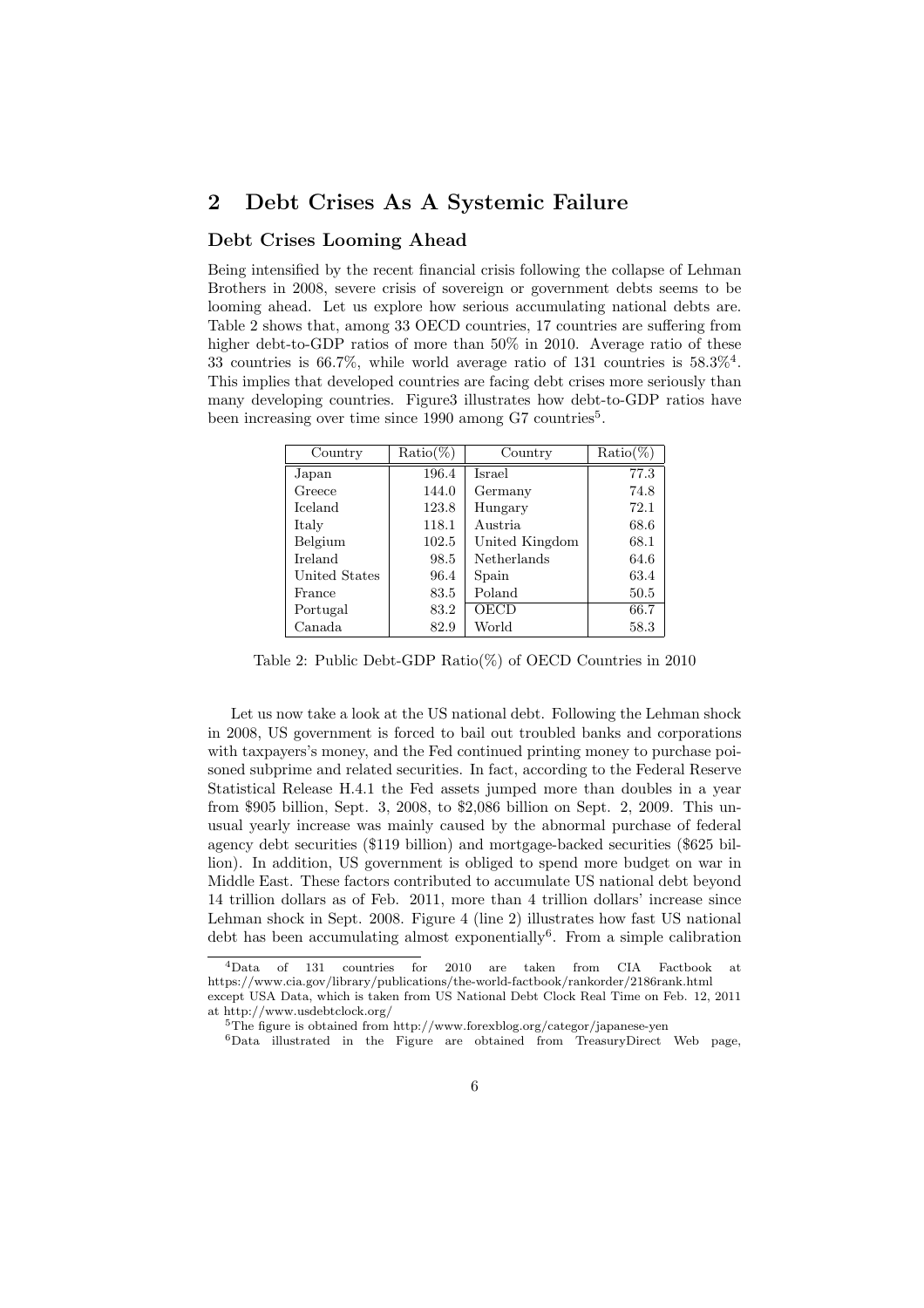

Figure 3: National Debt-to-GDP Ratios of G-7 Countries



Figure 4: U.S. National Debt and its Forecast: 1970 - 2020

of data between 1970 through 2011 , the best fit of their exponential growth rate is calculated to be 9% !, which in turn implies that a doubling time of accumulating debt is 7.7 years. If the current US national debt continues to grow at this rate, this means that the doubling year of the 14 trillion dollars' debt in 2011 will be 2019. In fact, our debt forecast of that year becomes 29 trillion dollars. Moreover, in 2020, the US national debt will become higher than 31 trillion dollars, while US GDP in 2020 is estimated to be 24 trillion

http://www.treasurydirect.gov/govt/reports/pd/histdebt/histdebt.htm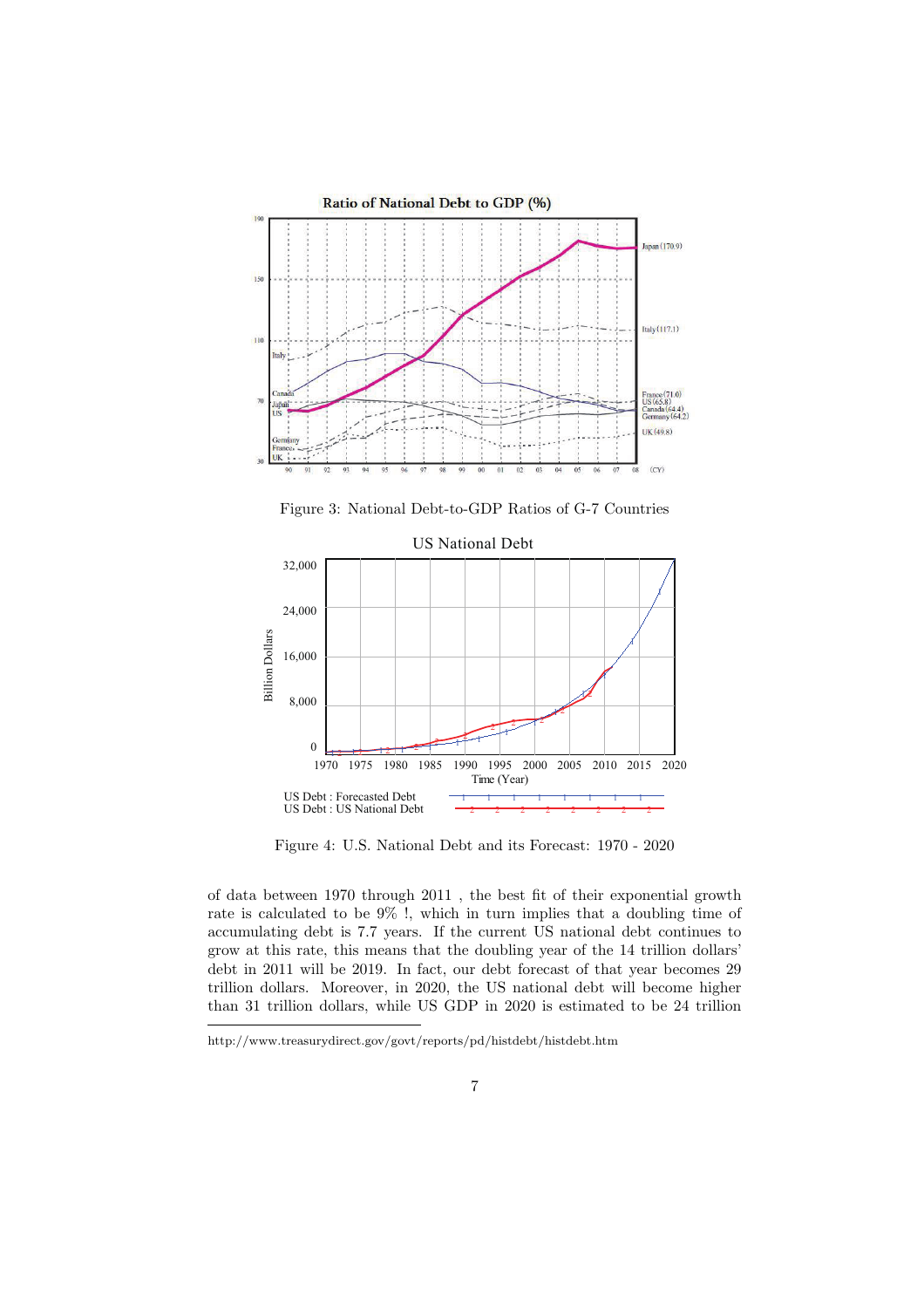dollars according to the Budget of the U.S. Government, Fiscal Year 2011; that is, the debt-to-GDP ratio in the US will be 129%!.

Can such an exponentially increasing debt be sustained. From system dynamics point of view, it is absolutely impossible. In fact, following the financial crisis of 2008, sovereign debt crisis hit Greece in 2009, then Ireland, and now Portugal is said to be facing her debt crisis. Debt crises are indeed looming ahead among OECD countries.

#### **A Systemic Failure of Debt Money**

From the quantity theory of money  $MV = PT$ , where M is money supply, V is its velocity, *P* is a price level and *T* is the amount of annual transactions, it can be easily foreseen that transactions of a constantly growing economy  $PT$ demand for more money *M* being incessantly put into circulation. Under the current debt money system this increasing demand for money has been met by the following monetary standards.

- **Gold Standard Failed (1930s)** Historically speaking gold standard originated from the transactions of goldsmith certificates, which eventually developed into convertible bank notes with gold. Due to the limitation of the supply of gold, this gold standard system of providing money supply was abandoned in 1930s, following the Great Depression.
- **Gold-Dollar Standard Failed (1971)** Gold standard system was replaced with the Bretton Woods system of monetary management in 1944. Under the system, convertibility with gold is maintained indirectly through US dollar as a key currency, and accordingly called the *gold-dollar standard*. Due to the increasing demand for gold from European countries, US president Richard Nixon was forced to suspend gold-dollar convertibility in 1971, and the so-called *Nixon Shock* hit the world economy.
- **Dollar Standard Collapsing (2010s?)** Following the Nixon shock, flexible foreign exchange rates were introduced, and US dollar began to be used as a world-wide key currency without being supported by gold. As a result, central banks acquired a free hand of printing money without being constrained by the amount of gold. Due to the exponentially accumulating debt of the US government as observed above, US dollar is now under a pressure of devaluation, and the dollar standard system of the last 40 years is destined to collapse sooner or later.

As briefly assessed above, we are now facing the third major systemic failures of debt money, following the failures of gold standard and gold-dollar standard systems. Specifically, our current debt money system seems to be heading toward three impasses: defaults, meltdown and hyper-inflation. By using causal loop diagram of Figure 5, let us now explore a conceivable systemic failure of the current debt money system.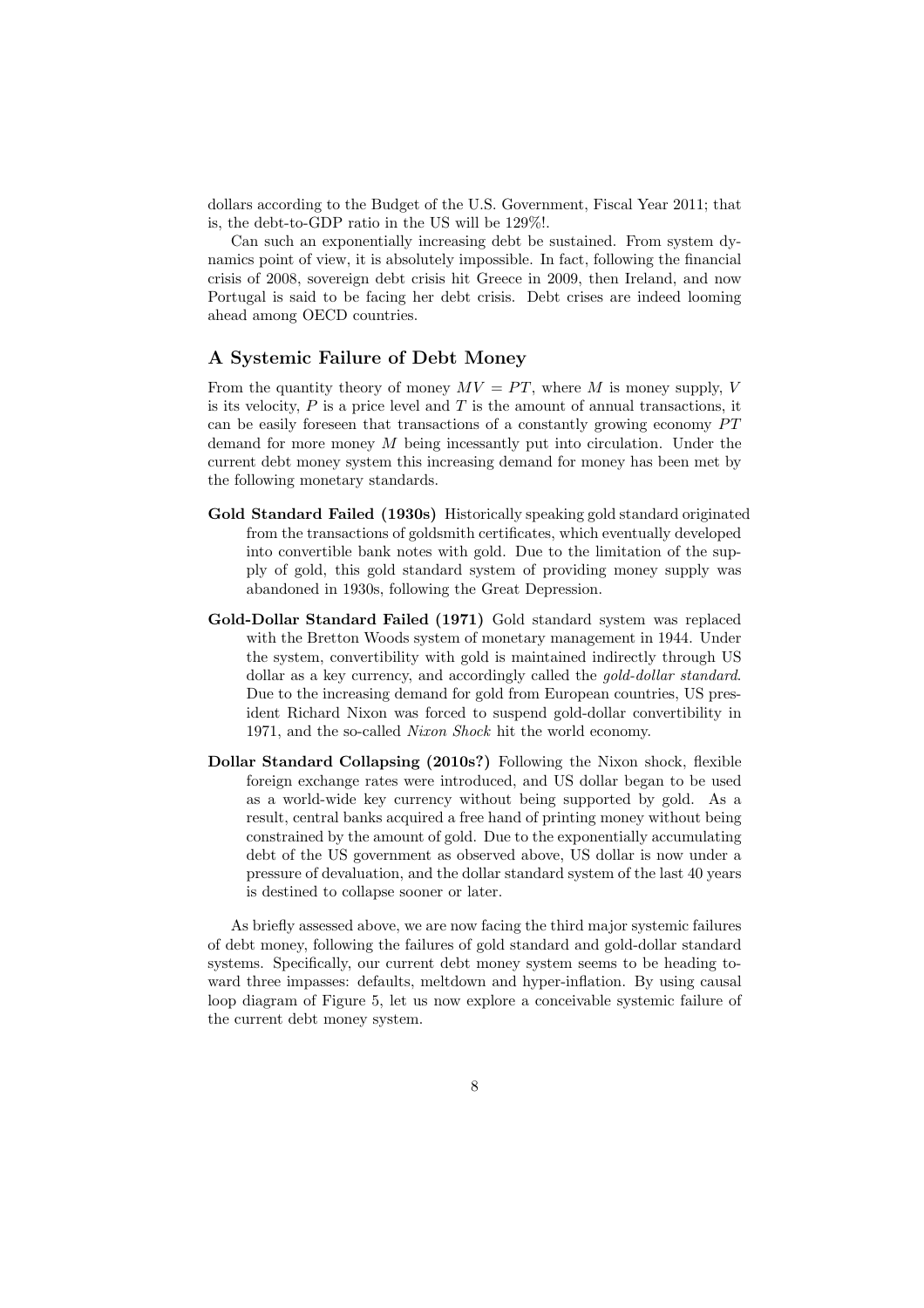

Figure 5: Impasses of Defaults, Financial Meltdown and Hyper-Inflation

#### **Default**

A core loop of the systemic failure is the debt crisis loop. This is a typical reinforcing loop in which debts increase exponentially, which in turn increases interest payment, which contributes to accumulate government deficit into debt. In fact, interest payment is approximately as high as one third of tax revenues in the US and one fourth in Japan. Eventually, governments may get confronted with more difficulties to continue borrowing for debt reimbursements, and eventually be forced to declare defaults.

#### **Financial Meltdown**<sup>7</sup>

Exponential growth of debt eventually leads to the second loop of financial crisis. To be specific, a runaway accumulation of government debt may cause nominal

<sup>7</sup>This section name was originally "Meltdown" in the paper submitted in the morning of March 11, 2011, when eastern part of Japan was hit by historical earthquake and tsunami in the afternoon of the day, followed by the meltdown of the Fukushima Dai-ichi nuclear power plants in a day or so. To distinguish it from the nuclear meltdown, it is revised as "Financial Meltdown". We are indeed at a turning point of history with two major meltdowns.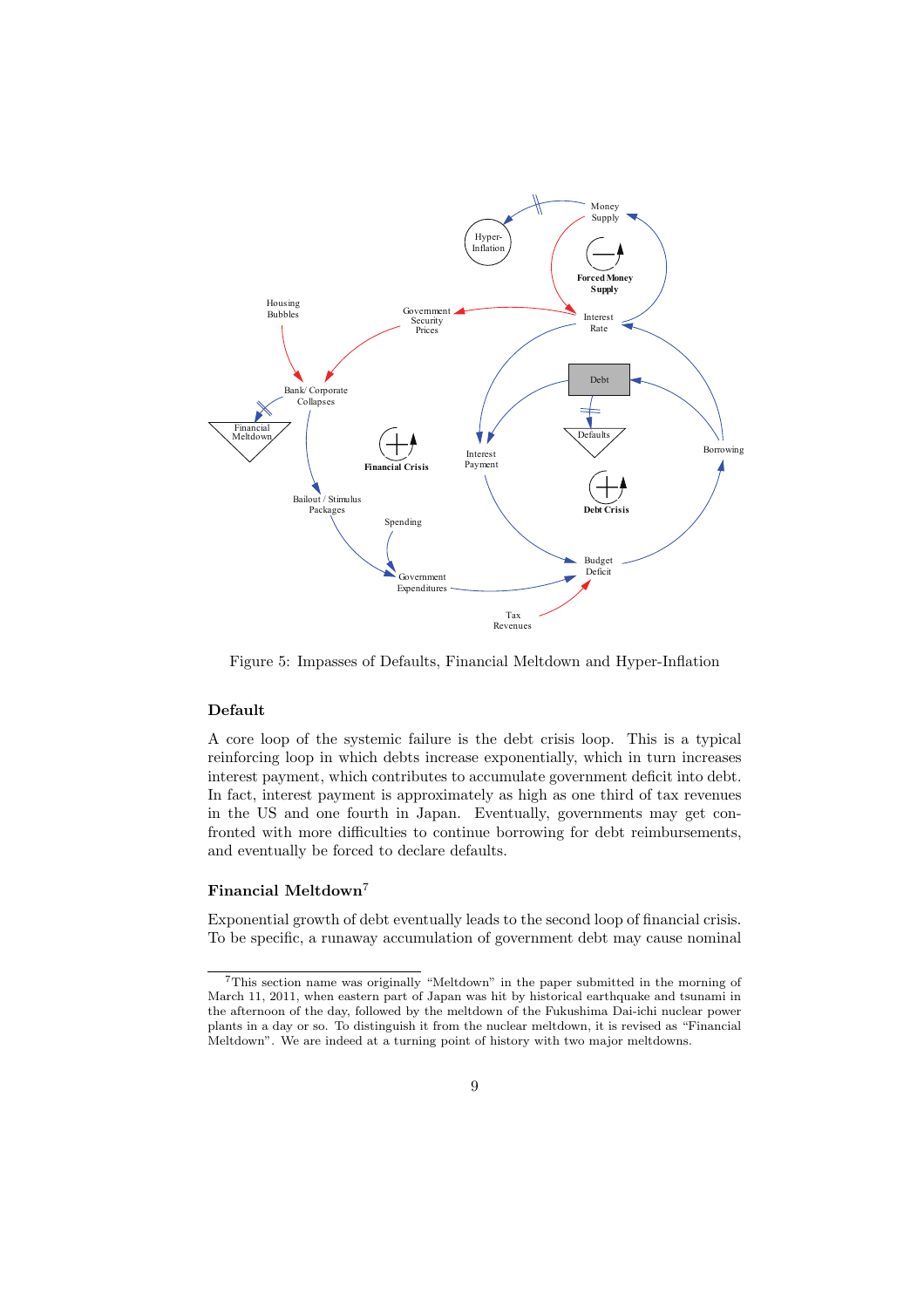interest rate to increase eventually, because government would be forced to keep borrowing by paying higher interests<sup>8</sup>. Higher interest rates in turn will surely trigger a drop of government security prices, deteriorating values of financial assets among banks, producers and consumers. Devaluation of financial assets thus set off may force some banks and producers to go bankrupt in due course.

Under such circumstances, government would be forced to bail out or introduce another stimulus packages, increasing deficit as flow and piling up debt as stock. This financial crisis loop will sooner or later lead our economy toward a second impasse which is in this paper called *financial meltdown*, following [8]. Recent financial crisis following the burst of housing bubbles, however, is nothing but a side attack in this financial crisis loop, though reinforcing the debts crisis. Tougher financial regulations being considered in the aftermath of financial crisis might reduce this side attack. Yet they do not vanquish the financial crisis loop originating from the debts crisis loop in Figure 5.

#### **Hyper-Inflation**

To avoid higher interest rate caused by two reinforcing crisis loops, central banks would be forced to increase money supply (balancing loop), which inevitably leads to a third impasse of hyper-inflation. Incidentally, this possibility of hyper-inflation in the US may be augmented by the aftermath behaviors of the Fed following the Lehman Shock of 2008. In fact, as seen above monetary base or high-powered money doubled from \$905 billion, Sept. 3, 2008, to \$1,801 billion, Sept. 2, 2009, within a year (FRB: H.3 Release). Thanks to the drastic credit crunch, however, this doubling increase in monetary base didn't trigger inflation so far. In other words, M1 consisting of currency in circulation, traveler's checks, demand deposits, and other checkable deposits, only increased from \$1,461 billion in Sept. 2008 to \$1,665 billion in Sept. 2009 (FRB: H.6 Release), which implies that money multiplier dropped from 1.61 to 0.92. As of Feb. 2011, it is 0.91. In short, traditional monetary expansion policy by the Fed didn't work to restore the US economy so far. Yet, these tremendous increase in monetary base will, as a monetary bomb, force the US dollars to be devalued sooner or later. Once it gets burst, hyper-inflation will attack world economy in the foreseeable future. One of the main subject of G20 meetings last year in Seoul, Korea was how to avoid currency wars being led by the devaluation of dollar.

As discussed above in this way, current economies built on a debt money system seems to be getting trapped into one of three impasses, and government may be eventually destined to collapse due to a heavy burden of debts. These are hotly debated scenarios about the consequences of the rapidly accumulating debt in Japan, whose debt-GDP ratio in 2009 was 196.4% as observed above; the highest among OECD countries! Greece has almost experienced this impasse in 2009.

 ${}^{8}{\rm This}$  feedback loop from the accumulating debt to the higher interest rate is not yet fully incorporated in our model below.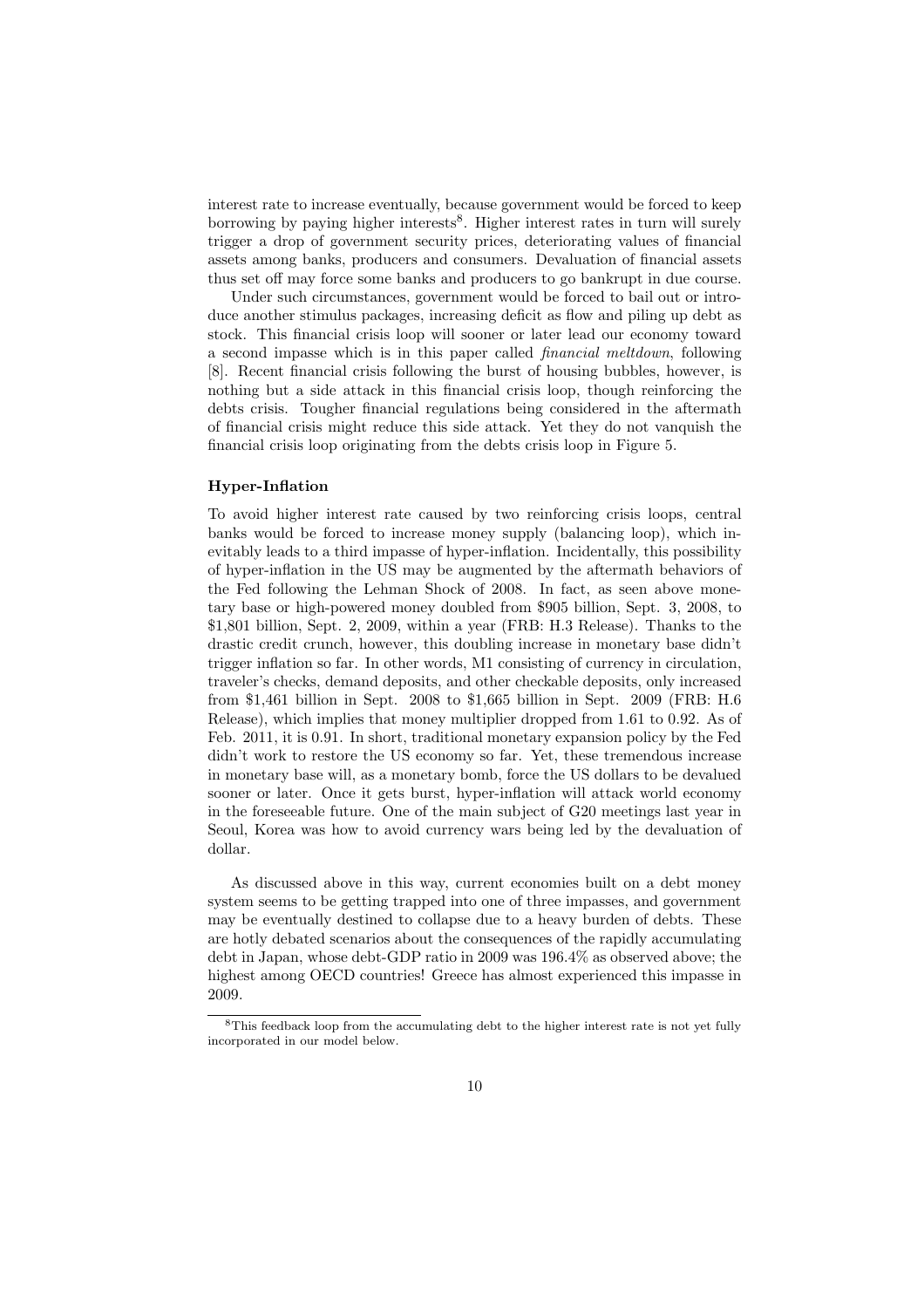After all, current macroeconomic system has been structurally fabricated by the Keynesian macroeconomic policy framework in which it is proposed that the additional government expenditure can rescue the troubled economy from recession. Yet, it fails to analyze why this fiscal policy is destined to accumulate government debt as mentioned above. In fact, even though GDP gap is very huge in Japan, yet due to the fear of runaway accumulation of debt, the Japanese government is very reluctant to stimulate the economy and, in this sense, it seems to have totally lost its discretion of public policies for the welfare of people even though production capacities and workers have been sitting idle and ready to be called in service. In other words, Keynesian fiscal policy cannot be applied to the troubled Keynesian macroeconomy. With zero interest rate, its monetary policy has already lost its discretion as well. Isn't this an irony of the Keynesian theory? Current debt money system of macroeconomy seems to have fallen into the dead-end trap.

With these preparatory analysis of the current economic situations in mind, we are now in a position to expand our previous model to a complete model of open macaroeconomies, and examine how government debt can be liquidated under two different money systems; that is, debt money system and public money system.

## **3 Modeling A Debt Money System**

Since 2004 I have been working step-by-step on constructing macroeconomic models in [10], [11], [12] and [13] based on the method of accounting system dynamics developed in [9]. This series of macroeconomic modeling was completed in [14] with a follow-up analytical refinement method of price adjustment mechanism in [15]. The model of open macroeconomies in this paper is mostly based on the model in [14].

For the convenience of the reader, main transactions of the open macroeconomies by producers, consumers, government, banks and the central bank are replicated here.

#### **Producers**

Main transactions of producers, which are illustrated in Figure 32 in the appendix, are summarized as follows.

- Out of the GDP revenues producers pay excise tax, deduct the amount of depreciation, and pay wages to workers (consumers) and interests to the banks. The remaining revenues become profits before tax.
- They pay corporate tax to the government out of the profits before tax.
- *•* The remaining profits after tax are paid to the owners (that is, consumers) as dividends, including dividends abroad. However, a small portion of profits is allowed to be held as retained earnings.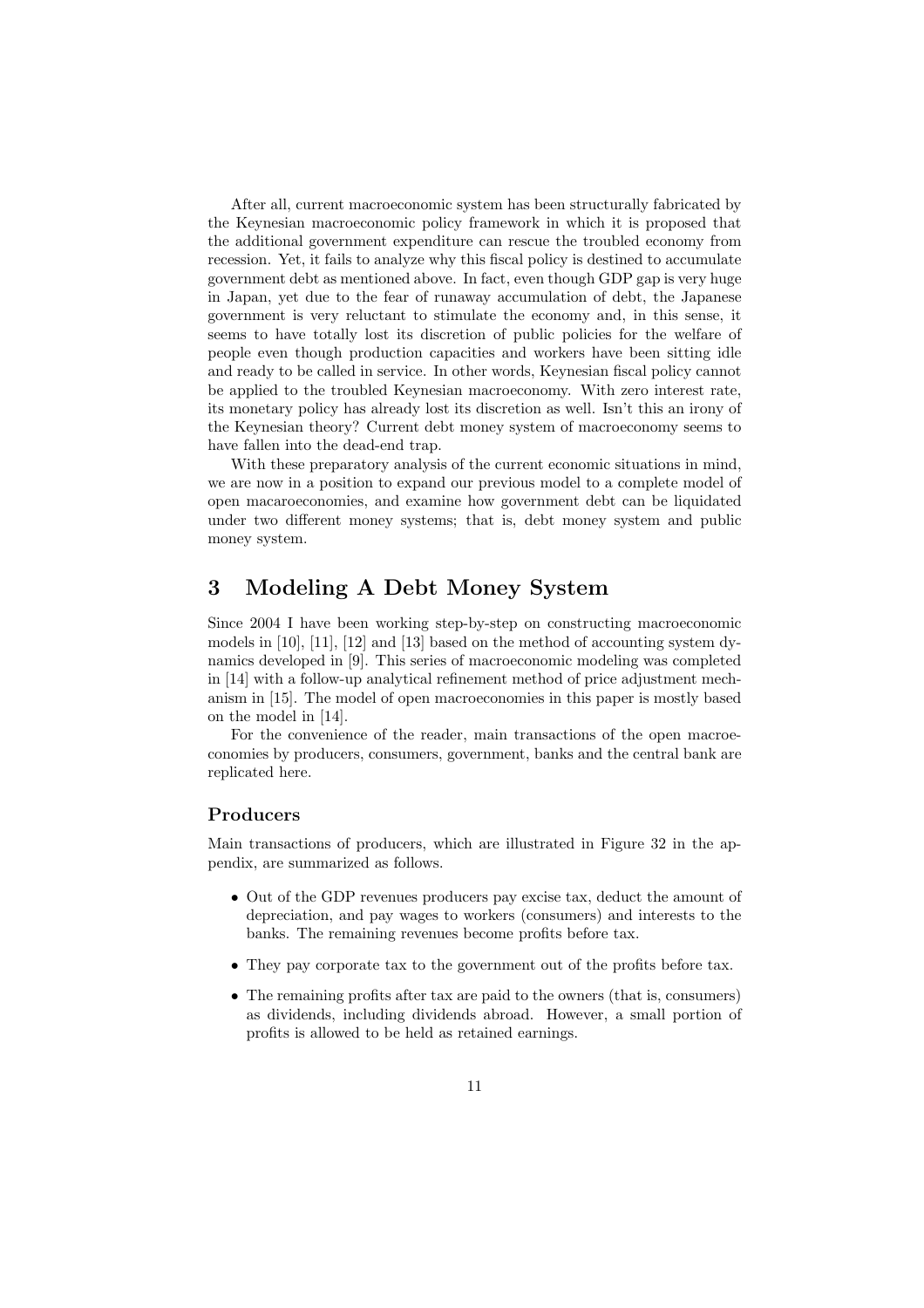- Producers are thus constantly in a state of cash flow deficits. To make new investment, therefore, they have to borrow money from banks and pay interest to the banks.
- *•* Producers imports goods and services according to their economic activities, the amount of which is assumed to be a portion of GDP in our model, though actual imports are also assumed to be affected by their demand curves.
- *•* Similarly, their exports are determined by the economic activities of a foreign economy, the amount of which is also assumed to be a portion of foreign GDP.
- Produces are also allowed to make direct investment abroad as a portion of their investment. Investment income from these investment abroad are paid by foreign producers as dividends directly to consumers as owners of assets abroad. Meanwhile, producers are required to pay foreign investment income (returns) as dividends to foreign investors (consumers) according to their foreign financial liabilities.
- *•* Foreign producers are assumed to behave in a similar fashion as a mirror image of domestic producers

#### **Consumers**

Main transactions of consumers, which are illustrated in Figure 33 in the appendix, are summarized as follows.

- Sources of consumers' income are their labor supply, financial assets they hold such as bank deposits, shares (including direct assets abroad), and deposits abroad. Hence, consumers receive wages and dividends from producers, interest from banks and government, and direct and financial investment income from abroad.
- *•* Financial assets of consumers consist of bank deposits and government securities, against which they receive financial income of interests from banks and government.
- In addition to the income such as wages, interests, and dividends, consumers receive cash whenever previous securities are partly redeemed annually by the government.
- *•* Out of these cash income as a whole, consumers pay income taxes, and the remaining income becomes their disposal income.
- Out of their disposable income, they spend on consumption. The remaining amount is either spent to purchase government securities or saved.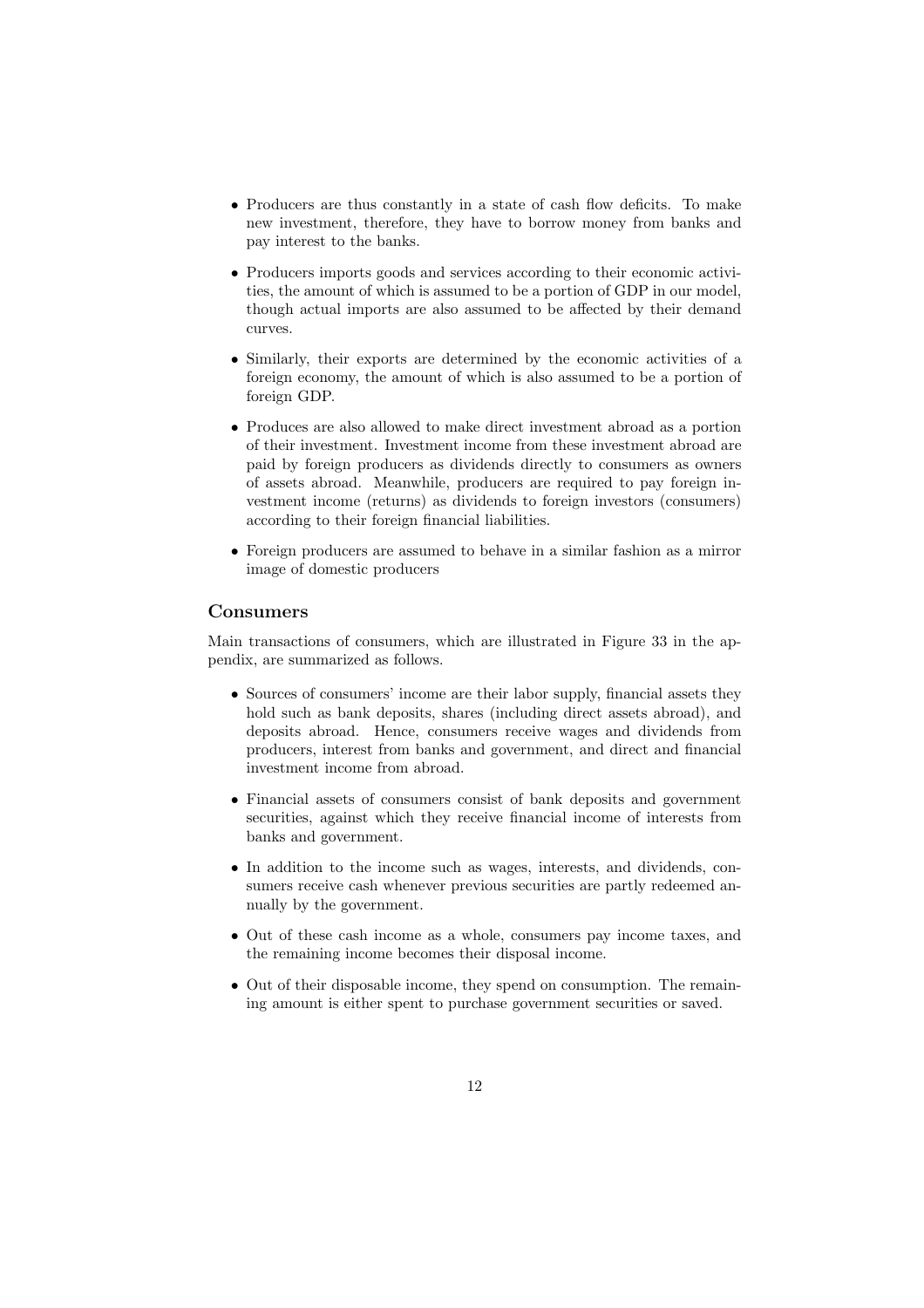- *•* Consumers are now allowed to make financial investment abroad out of their financial assets consisting of stocks, bonds and cash. For simplicity, however, their financial investment are assumed to be a portion out of their deposits . Hence, returns from financial investment are uniformly evaluated in terms of deposit returns.
- Consumers now receive direct and financial investment income. Similar investment income are paid to foreign investors by producers and banks. The difference between receipt and payment of those investment income is called income balance. When this amount is added to the GDP revenues, GNP (Gross National Product) is calculated. If capital depreciation is further deducted, the remaining amount is called NNP (Net National Product).
- *•* NNP thus obtained is completely paid out to consumers, consisting of workers and shareholders, as wages to workers and dividends to shareholders, including foreign shareholders.
- *•* Foreign consumers are assumed to behave in a similar fashion as a mirror image of domestic consumers.

#### **Government**

Transactions of the government are illustrated in Figure 34 in the appendix, some of which are summarized as follows.

- *•* Government receives, as tax revenues, income taxes from consumers and corporate taxes from producers.
- *•* Government spending consists of government expenditures and payments to the consumers for its partial debt redemption and interests against its securities.
- *•* Government expenditures are assumed to be endogenously determined by either the growth-dependent expenditures or tax revenue-dependent expenditures.
- *•* If spending exceeds tax revenues, government has to borrow cash from consumers and banks by newly issuing government securities.
- *•* Foreign government is assumed to behave in a similar fashion as a mirror image of domestic government.

#### **Banks**

Main transactions of banks, which are illustrated in Figure 35 in the appendix, are summarized as follows.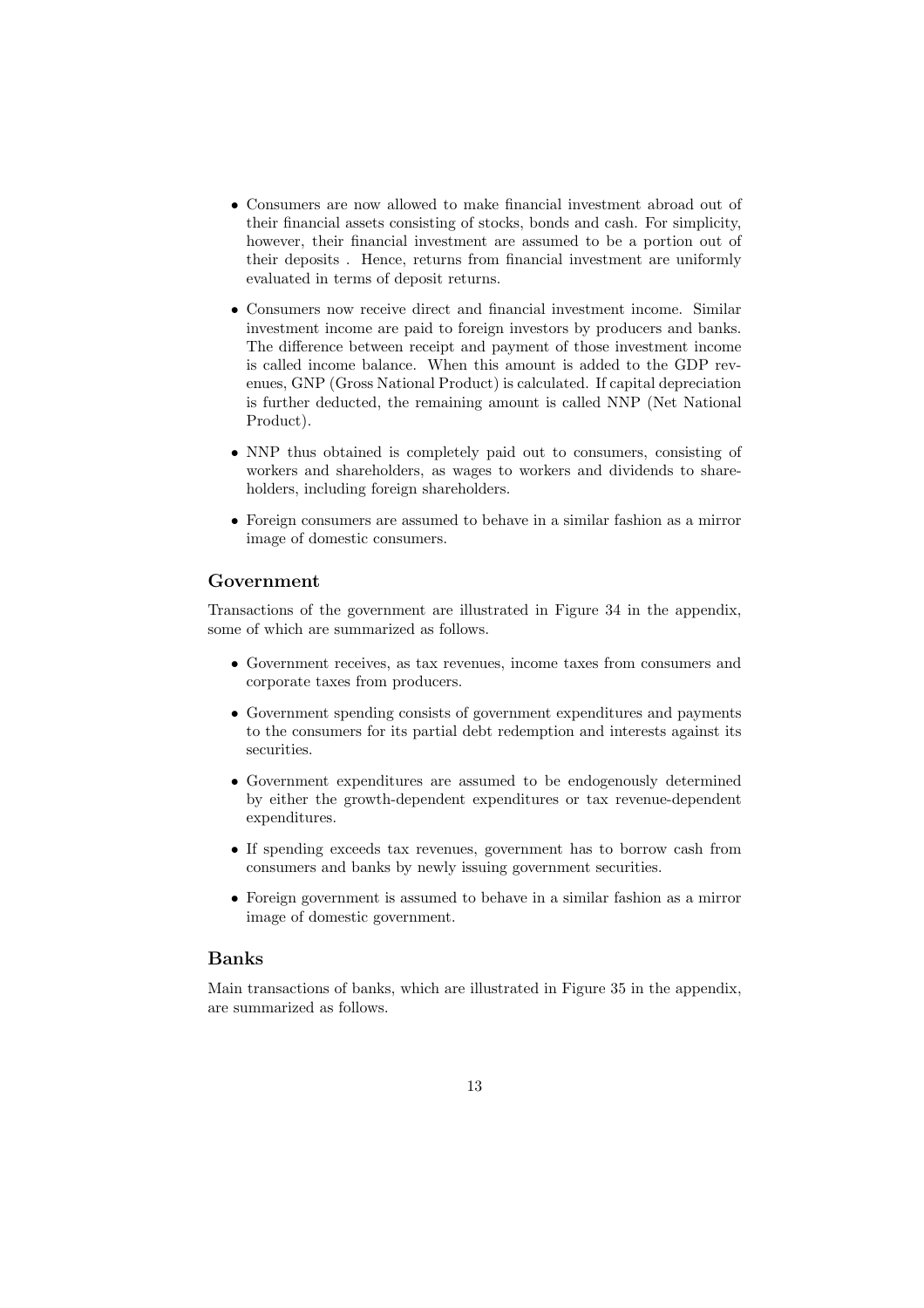- Banks receive deposits from consumers and consumers abroad as foreign investors, against which they pay interests.
- They are obliged to deposit a portion of the deposits as the required reserves with the central bank.
- Out of the remaining deposits, loans are made to producers and banks receive interests to which a prime rate is applied.
- If loanable fund is not enough, banks can borrow from the central bank to which discount rate is applied.
- *•* Their retained earnings thus become interest receipts from producers less interest payment to consumers and to the central bank. Positive earnings will be distributed among bank workers as consumers.
- Banks buy and sell foreign exchange at the request of producers, consumers and the central bank.
- *•* Their foreign exchange are held as bank reserves and evaluated in terms of book value. In other words, foreign exchange reserves are not deposited with foreign banks. Thus net gains realized by the changes in foreign exchange rate become part of their retained earnings (or losses).
- *•* Foreign currency (dollars in our model) is assumed to play a role of *key* currency or *vehicle* currency. Accordingly foreign banks need not set up foreign exchange account. This is a point where a mirror image of open macroeconomic symmetry breaks down.

#### **Central Bank**

Main transactions of the central bank, which are illustrated in Figure 36 in the appendix, are summarized as follows.

- The central bank issues currencies against the gold deposited by the public.
- It can also issue currency by accepting government securities through open market operation, specifically by purchasing government securities from the public (consumers) and banks. Moreover, it can issue currency by making credit loans to commercial banks. (These activities are sometimes called *money out of nothing*.)
- It can similarly withdraw currencies by selling government securities to the public (consumers) and banks, and through debt redemption by banks.
- Banks are required by law to reserve a certain amount of deposits with the central bank. By controlling this required reserve ratio, the central bank can control the monetary base directly.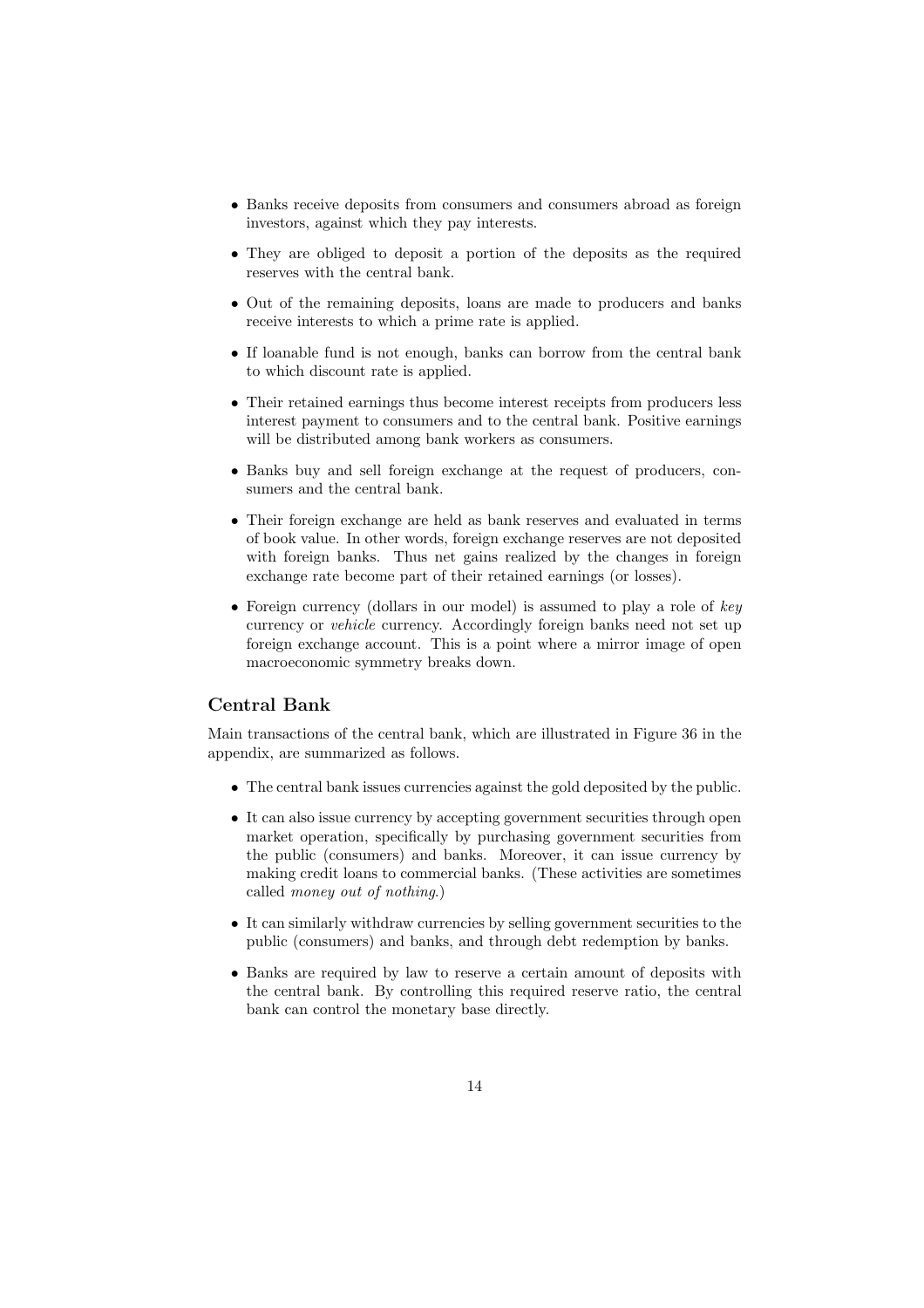- *•* The central bank can additionally control the amount of money supply through monetary policies such as open market operations and discount rate.
- *•* Another powerful but hidden control method is through its direct influence over the amount of credit loans to banks (known as *window guidance* in Japan.)
- *•* The central bank is allowed to intervene foreign exchange market; that is, it can buy and sell foreign exchange to keep a foreign exchange ratio stable (though this intervention is actually exerted by the Ministry of Finance in Japan, it is regarded as a part of policy by the central bank in our model).
- *•* Foreign exchange reserves held by the central bank is usually reinvested with foreign deposits and foreign government securities, which are, however, not assumed here as inessential.

## **4 Behaviors of A Debt Money System**

#### **Mostly Equilibria in the Real Sector**

Our open macroeconomic model is now completely presented. It is a generic model, out of which diverse macroeconomic behaviors are generated, depending on the purpose of simulations. In this paper let us focus on an equilibrium growth path as a benchmark for our analysis to follow. An equilibrium state is called *a full capacity aggregate demand equilibrium* if the following three output and demand levels are met:

Full Capacity GDP = 
$$
Desired Output = Aggregate Demand
$$
 (4)

If the economy is not in the equilibrium state, then actual GDP is determined by

$$
GDP = MIN (Full Capacity GDP, Designed Output) \t(5)
$$

In other words, if desired output is greater than full capacity GDP, then actual GDP is constrained by the production capacity, meanwhile in the opposite case, GDP is determined by the amount of desired output which producers wish to produce, leaving the capacity idle, and workers being laid off.

Even though full capacity GDP is attained, full employment may not be realized unless the following equation is not met;

$$
Potential GDP = Full Capacity GDP.
$$
\n(6)

Does the equilibrium state, then, exist in the sense of full capacity GDP and full employment? To answer these questions, let us define GDP gap as a difference between potential GDP and actual GDP, and its ratio to the potential GDP as

GDP Gap Ratio = 
$$
\frac{\text{Potential GDP} - \text{GDP}}{\text{Potential GDP}}
$$
 (7)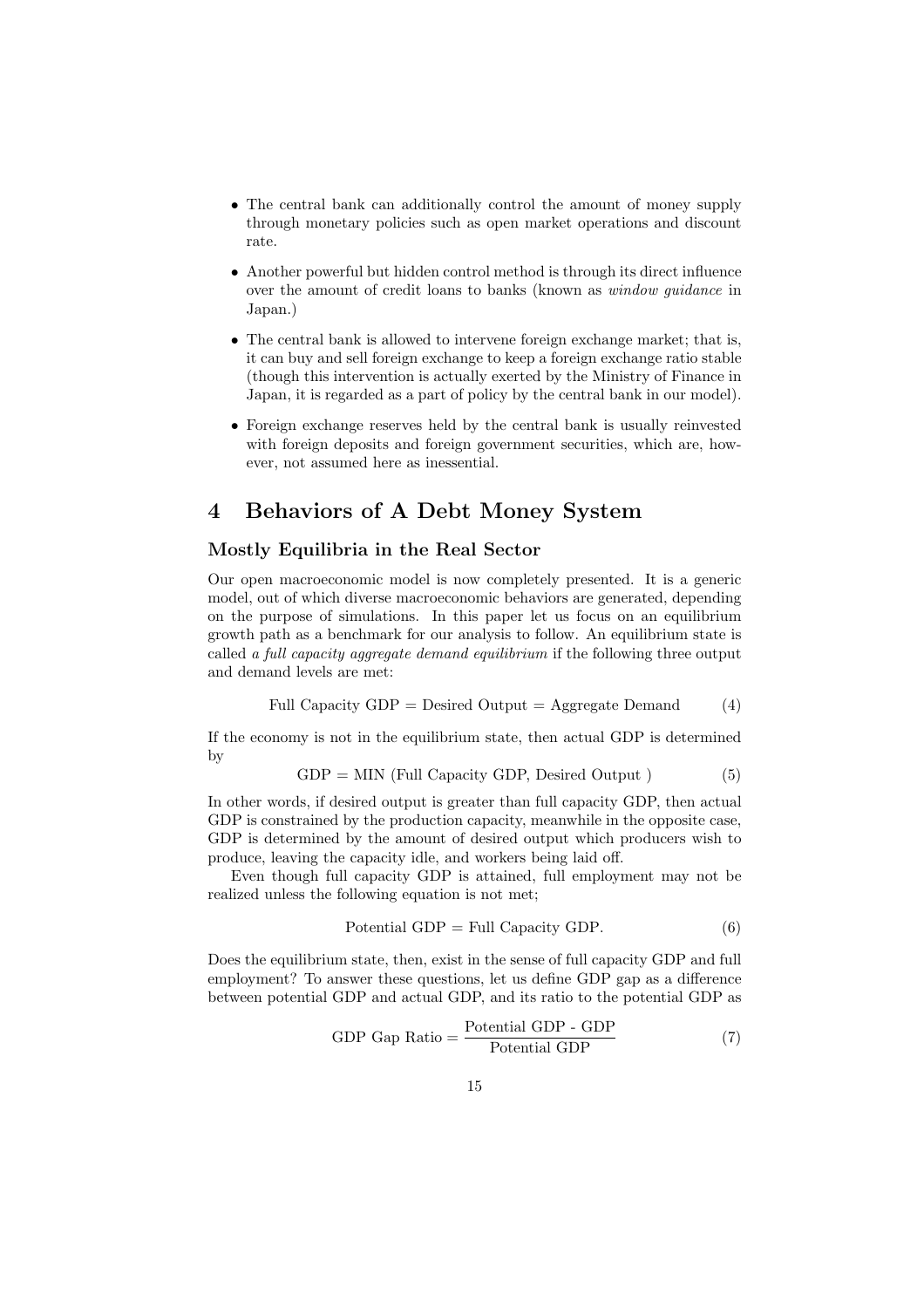By trial and error, mostly equilibrium states are attained when price elasticity *e* is 3, together with all other adjusted parameters, as illustrated in Figure 6.



Potential GDP, GDP and Aggregate Demand

Figure 6: Mostly Equilibrium States

Our open macrodynamic model has more than 900 variables that are interrelated one another, among which, as benchmark variables for comparative analyses in this paper, we mainly focus on two variables: GDP gap ratio and unemployment rate. Figure 7 illustrates these two figures at the mostly equilibrium states. GDP gap ratios are maintained below 1% after the year 6, and unemployment ratios are less than 0.65% at their highest around the year 6, approaching to zero; that is, full employment. The reader may wonder why these are a state of mostly equilibria, because some fluctuations are being observed. Economic activities are alive like human bodies, whose heart pulse rates, even of healthy persons, fluctuate between 60 and 70 per minute in average. Yet, they are a normal state. In a similar fashion, it is reasonable to consider these fluctuations as normal equilibrium states.

#### **Money out of Nothing**

For the attainment of mostly equilibria, enough amount of money has to be put into circulation to avoid recessions caused by credit crunch as analyzed in [12]. Demand for money mainly comes from banks and producers. Banks are assumed to make loans to producers as much as desired so long as their vault cash is available. Thus, they are persistently in a state of shortage of cash as well as producers. In the case of producers, they could borrow enough fund from banks. From whom, then, should the banks borrow in case of cash shortage?

In a closed economic system, money has to be issued or created within the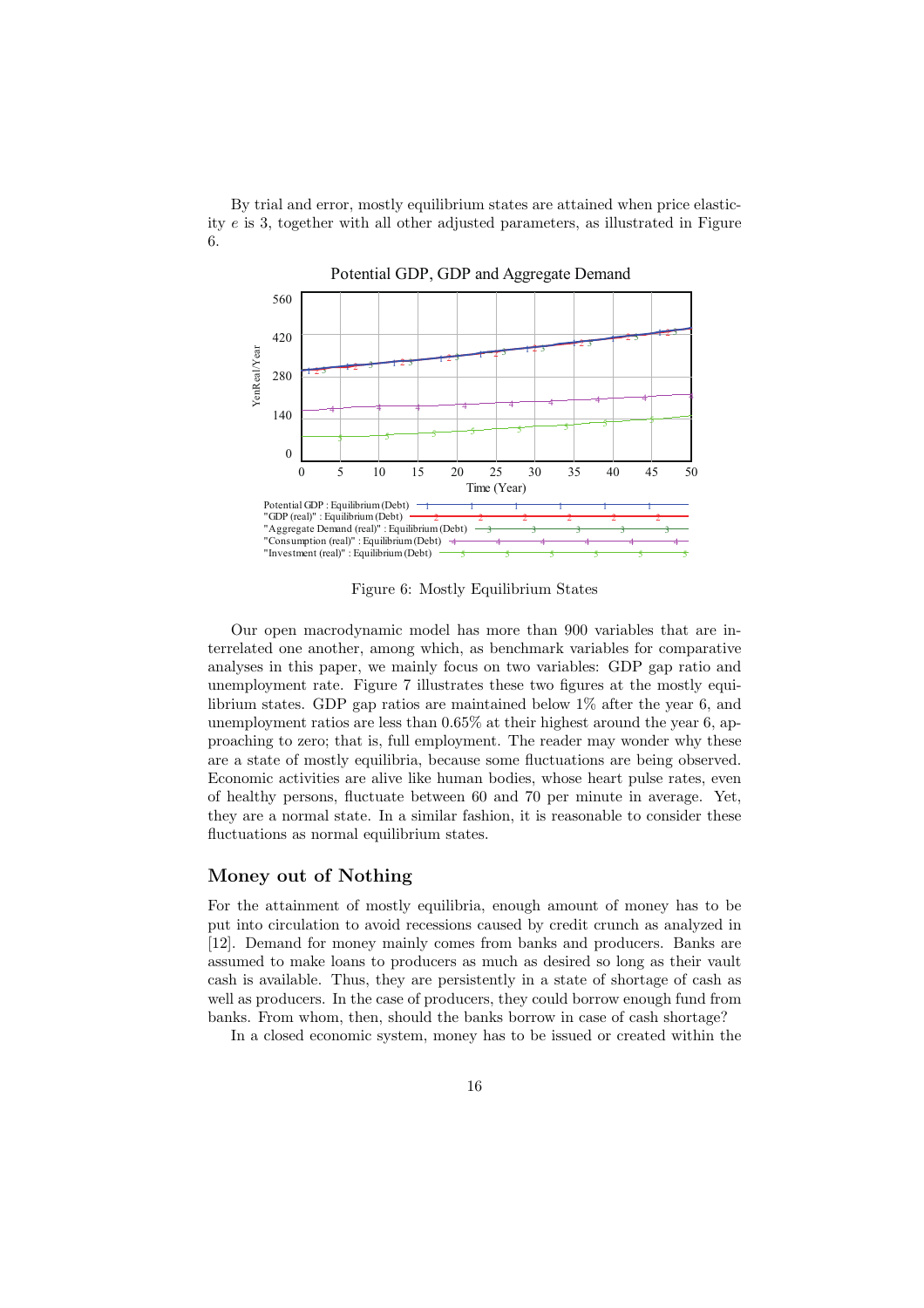

Figure 7: GDP Gap and Unemployment Rate of Mostly Equilibrium States

system. Under the current financial system of debt money, only the central bank is endowed with a power to issue money within the system, and make loans to the commercial banks directly and to the government indirectly through the open market operations. Commercial banks then create credits under a fractional reserve banking system by making loans to producers and consumers. These credits constitute a great portion of money supply. In this way, money and credits are only created when commercial banks and government as well as producers and consumers come to borrow at interest. Under such circumstances, if all debts are repaid, money ceases to exit. This is an essence of a debt money system. The process of creating money is known as *money out of nothing*.

Figure 8 indicates unconditional amount of annual discount loans and its growth rate by the central bank at the request of desired borrowing by banks. In other words, money has to be incessantly created and put into circulation in order to sustain an economic growth under mostly equilibrium states. Roughly speaking, a growth rate of credit creation by the central bank has to be in average equal to or slightly greater than the economic growth rate as suggested by the right hand diagram of Figure 8, in which line 1 is a growth rate of credit



Figure 8: Lending by the Central Bank and its Growth Rate

and line 2 is an economic growth rate. In this way, the central bank begins to exert an enormous power over the economy through its credit control.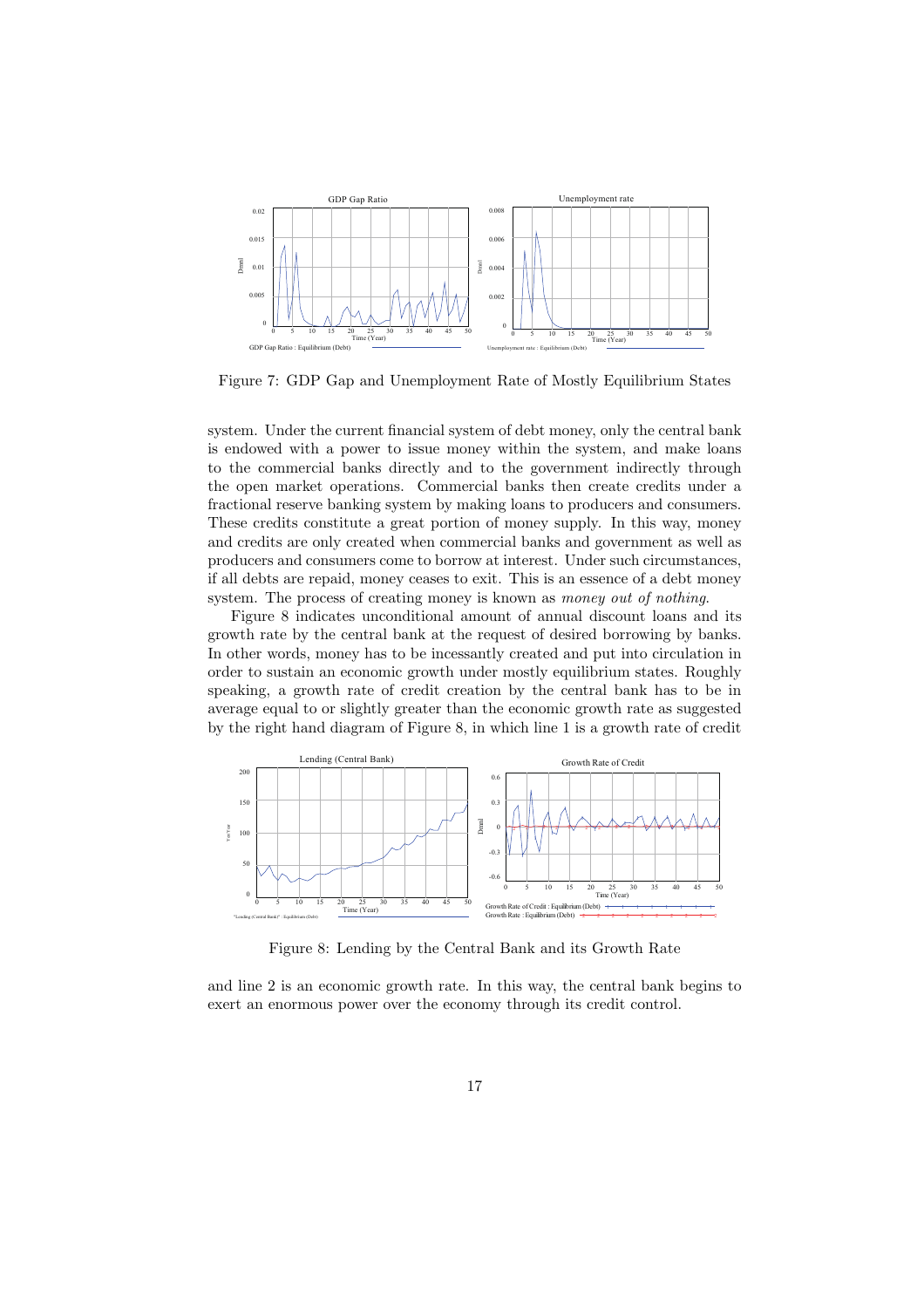#### **Accumulation of Government Debt**

So long as the mostly equilibria are realized in the economy, through monetary and fiscal policies in the days of recession, no macroeconomic problem seems to exist. This is a positive side of the Keynesian macroeconomic theory. Yet behind the full capacity aggregate demand growth path in Figure 6 government debt continues to accumulate as the line 1 in the left diagram of Figure 9 illustrates. This is a negative side of the Keynesian theory. Yet most macroeconomic textbooks neglect or less emphasize this negative side, partly because their macroeconomic frameworks cannot handle this negative side of the debt money system.

In the model here primary balance ratio is initially set to be one and balanced budget is assumed; that is, government expenditure is set to be equal to tax revenues, and no deficit arises. Why, then, does the government continue to accumulate debt? Government deficit is precisely defined as



Figure 9: Accumulation of Government Debt and Debt-GDP Ratio

 $Deficit = Tax Revenues - Expenditure - Debt Redemption - Interest (8)$ 

Therefore, even if balanced budget is maintained, government still has to keep paying its debt redemption and interest. This is why it has to keep borrowing and accumulating its debt. Initial GDP in the model is attained to be 300, while government debt is initially set to be 200. Hence, the initial debt-GDP ratio is around 0.667 year. Yet, the ratio continues to increase to 1.473 year at the year 50 in the model as illustrated by the line 1 in the right diagram of Figure 9. This implies the government debt becomes 1.473 years as high as the annual level of GDP.

Remarks: Even if the scenario of debt crisis due to the runaway accumulation of debt fails to be observed in the near future, still there exit some ethical reasons to stop accumulating debts. First, it continues to create unfair income distribution in favor of creditors, that is, bankers and financial elite, causing inefficient allocation of resources and economic performances, and eventually social turmoils among the poor. Second, obligatory payment of interest forces the indebted producers to continue incessant economic growth to the limit of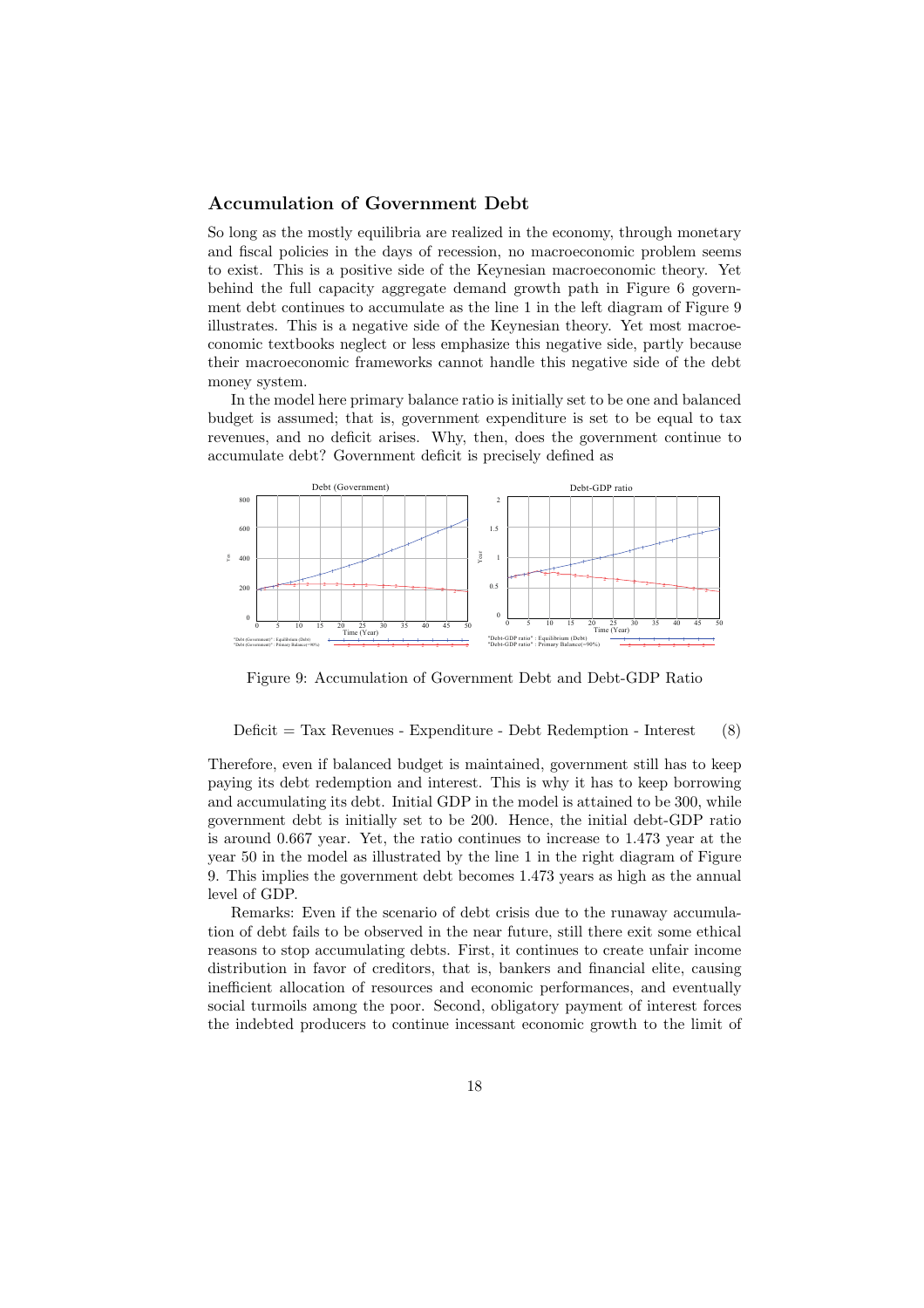environmental carrying capacity, which eventually leads to the collapse of environment. In short, a debt money system is unsustainable as a macroeconomic system.

#### **Liquidation of Government Debt**

Let us now consider how we could avoid such a financial crisis and collapse. At the face of the financial crisis as discussed above, suppose that government is forced to reduce its debt-GDP ratio to less than 0.6 by the year 50, as currently required to all EU members by the Maastricht treaty. To attain this goal, a primary balance ratio has to be reduced to 0.9 in our economy. In other words, the government has to make a strong commitment to repay its debt annually by the amount of 10 % of its tax revenues. Let us assume that this reduction is put into action at the year 6. Under such a radical financial reform, as illustrated by the line 2 in the right diagram of Figure 9, debt-GDP ratio will begin to get reduced to around 0.65 at the year 25 and to around 0.44 at the year 50. Accordingly, the accumulation of debt will be eventually curved (line 2 in the left diagram).



Figure 10: Recessions triggered by Debt Liquidation

Even so, this radical financial reform becomes very costly to the government and its people as well. At the next year of the implementation of 10 % reduction of a primary balance ratio, growth rate is forced to drop to minus 2 %, and the economy fails to sustain its full capacity aggregate demand equilibrium of line 1 as illustrated by the line 2 in Figure 10. Compared with the mostly equilibrium path of line 1, debt-reducing path of line 2 brings about business cycles.

Figure 11 (lines 2) shows how this policy of debt liquidation triggers GDP gap and unemployment. GDP gap jumps from 0.3% to 3.9% at the year 7, an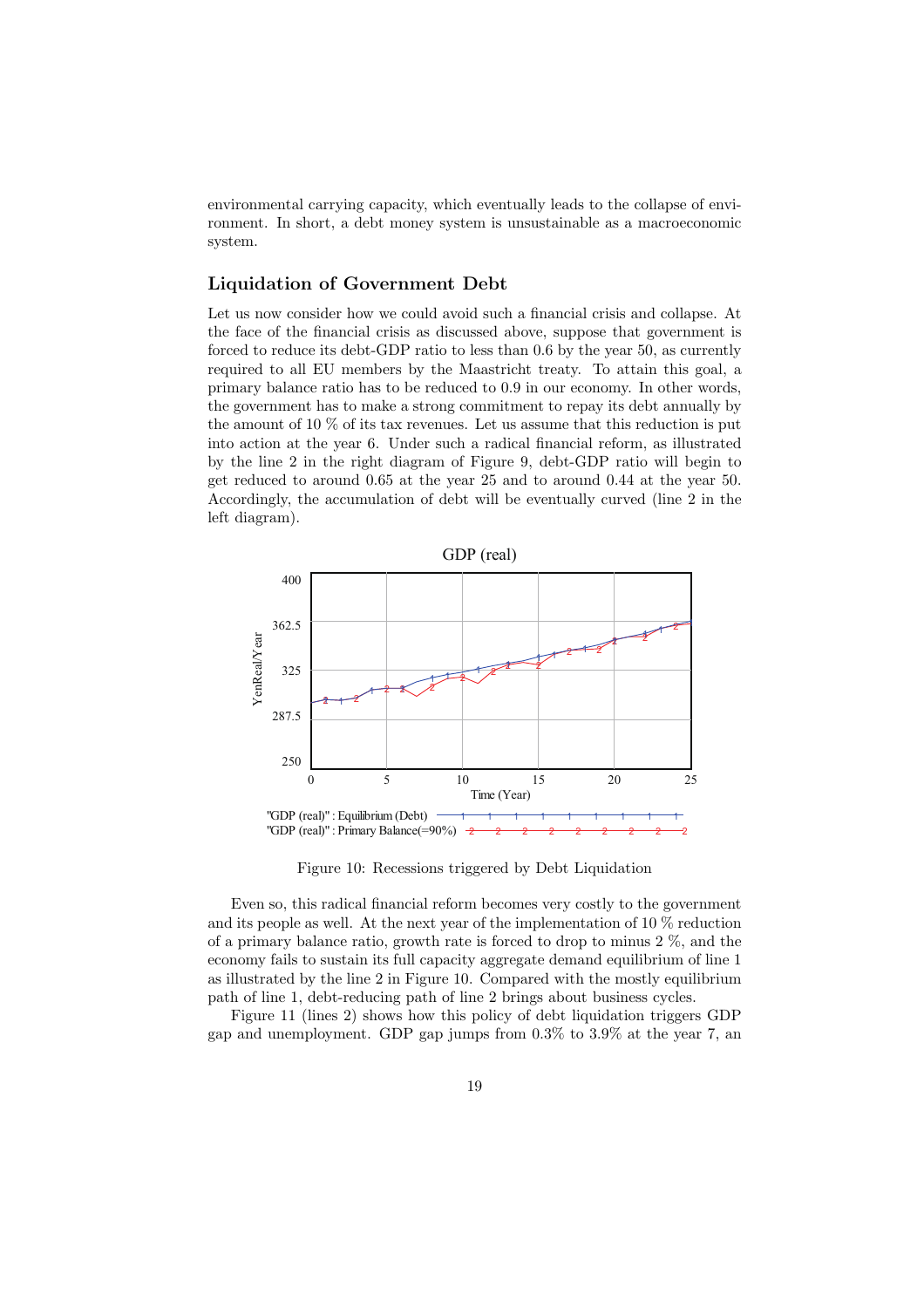increase of 13 times. Unemployment jumps from 0.5% to 4.8% at the year 7, more than 9 times. In the previous paper [16], unemployment was left unanalyzed. In this sense, this result is a new finding on the effect of debt liquidation under the current debt money system. The reader should understand that the absolute number is not essential here, because our analysis is based on arbitrary numerical values. Instead, comparative changes in factors need be paid more attention.



Figure 11: GDP Gap and Unemployment

Figure 12 illustrates how fast wage rate plummets (line 2 in the left diagram) - another finding in this paper. Concurrently inflation rate plunges to -0.98% from -0.16%, close to 6 times drop, that is, the economy becomes deflationary (line 2 in the right diagram).



Figure 12: Wage Rate and Inflation

These recessionary effects caused by the liquidation of debt turn out to cross over a national border and become contagious to foreign countries. Figure 13 illustrates how GDP gap and unemployment in a foreign country get worsened by the domestic liquidation policy of debt (lines 2). These contagious effects under open macroeconomies are observed for the first time in our expanded macroeconomic model - the third finding in this paper. In this sense, in a global world economy, no country can be free from a contagious effect of recessions caused by the debt liquidation policy in other country.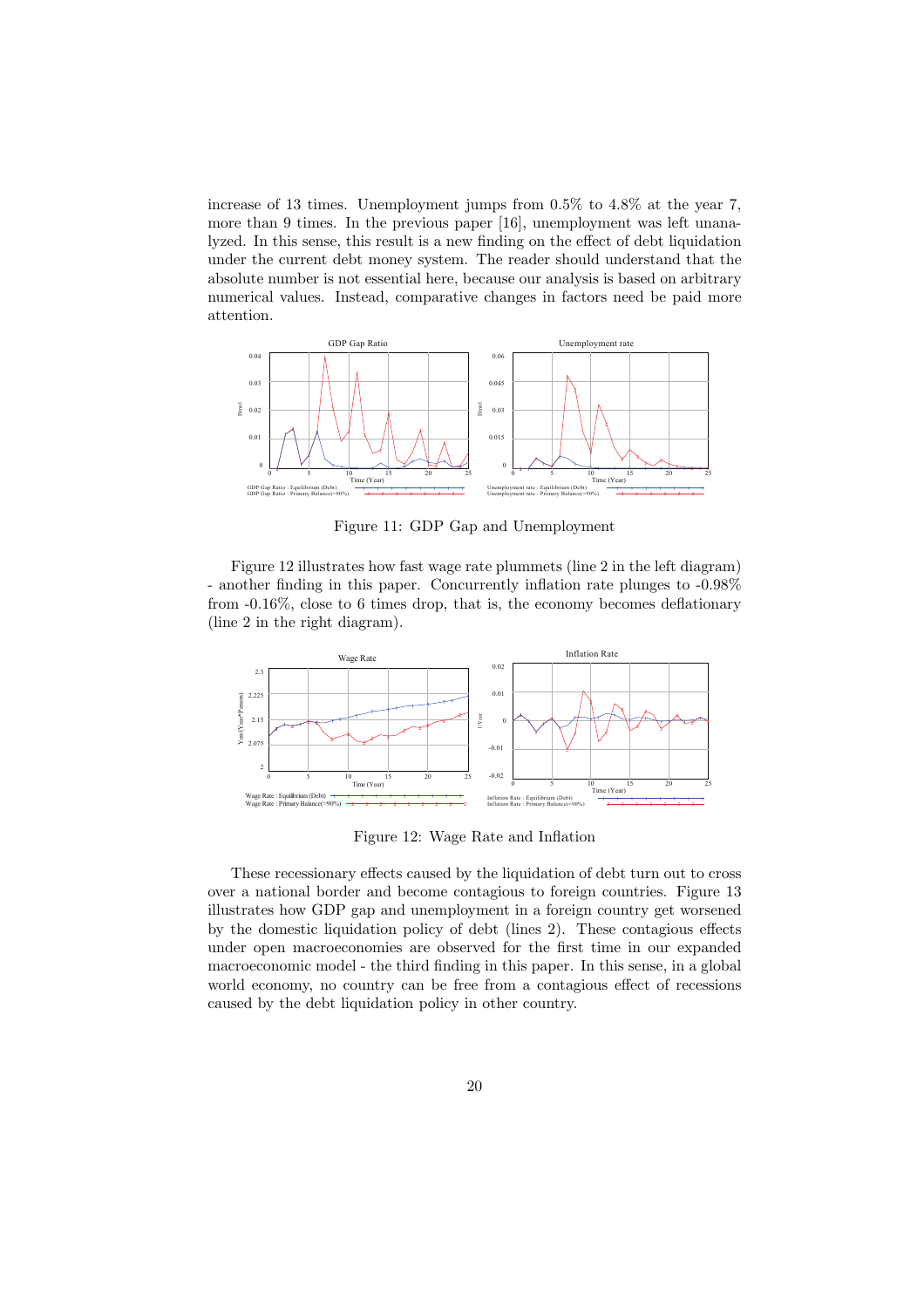

Figure 13: Foreign Recessions Contagiously Triggered

#### **A Liquidation Trap of Government Debt**

Under a debt money system, liquidation policy of government debt will be eventually captured into a liquidation trap as follows. The liquidation policy is only implemented with the reduction of budget deficit by spending less or levying tax. Whichever way is taken, it may cause an economic recession as analyzed above. The recession thus triggered reduces tax revenues as illustrated in the left-hand diagram of Figure 14 (line 2)), which will worsen budget deficit as illustrated in the right-hand diagram as a revenues crisis loop. Or government is forced to make bailout/stimulus package, increasing expenditures again and worsening deficit as illustrated as a spending crisis loop. In this way the liquidation policy of government debt as discussed above is retarded by two balancing feedback loops of revenues crisis and spending crisis, making up a liquidation trap of government debt. This indicates that the debt money system combined with the traditional Keynesian fiscal policy becomes an dead end as a macroeconomic monetary system.



Figure 14: A Liquidation Trap of Debt

## **5 Modeling A Public Money System**

We are now in a position to implement the alternative macroeconomic system discussed in the introduction, as proposed by the American Monetary Act, in which central bank is incorporated into a branch of government and a fractional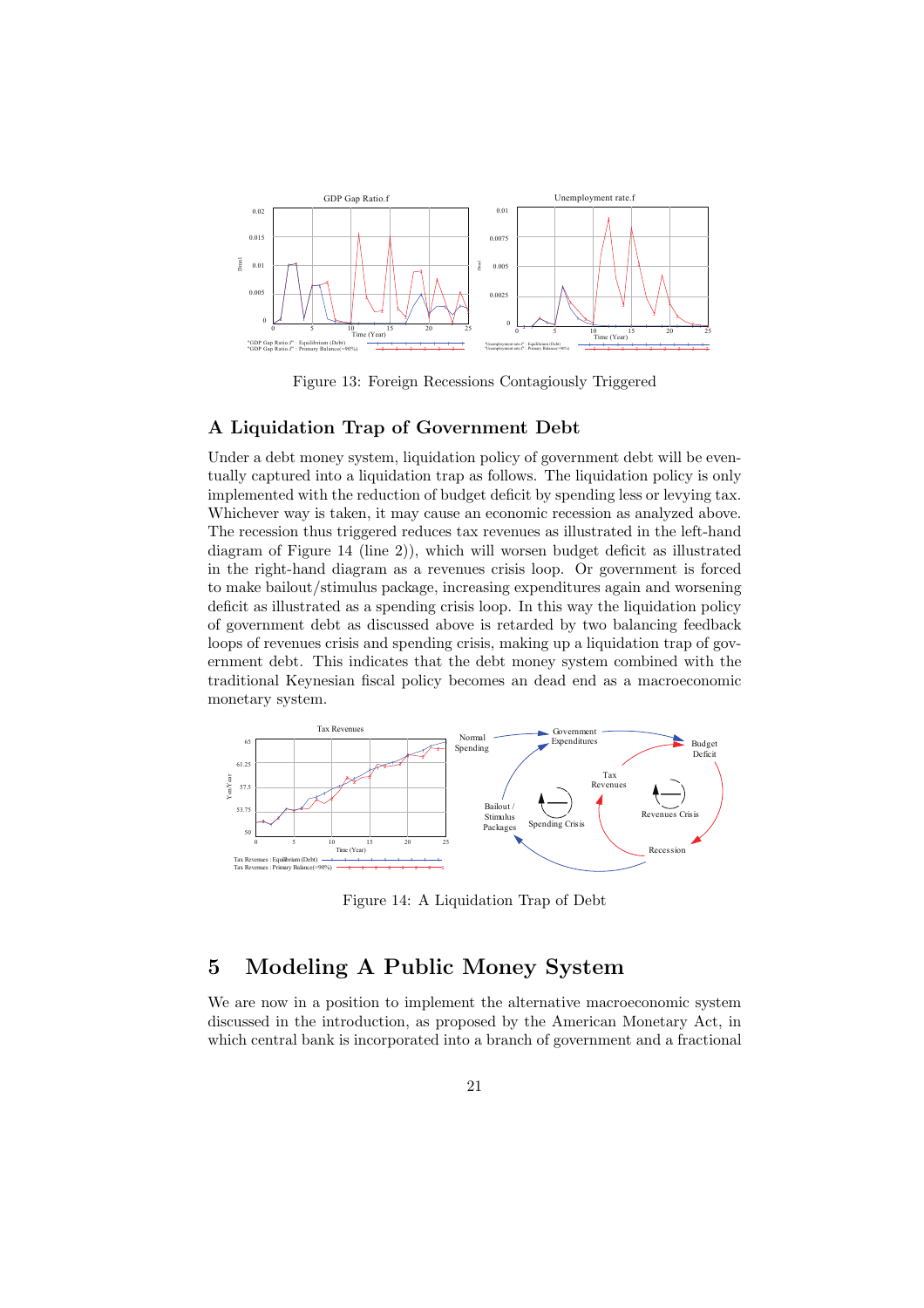reserve banking system is abolished. Let us call this new system a public money system of open macroeconomies. Money issued under this new system plays a role of public utility of medium of exchange. Hence the newly incorporated institution may be appropriately called *the Public Money Administration (PMA)* in this paper.

Under the new system, transactions of only government, commercial banks and the public money administration (formally the central bank) need be revised slightly. All domestic models of a public money system of open macroeconomies as well as foreign exchange and balance of payment are supplemented to the appendix of this paper. Let us start with the description of the revised transactions of the government.

#### **Government**

- Balanced budget is assumed to be maintained; that is, a primary balance ratio is unitary. Yet the government may still incur deficit due to the debt redemption and interest payment.
- *•* Government now has the right to newly issue money whenever its deficit needs to be funded. The newly issued money becomes seigniorage inflow of the government into its equity or retained earnings account.
- The newly issued money is simultaneously deposited with the reserve account of the Public Money Administration. It is also booked to its deposits account of the government assets.
- *•* Government could further issue money to fill in GDP gap.

Revised transaction of the government is illustrated in Figure 34 in the appendix, where green stock box of deposits is newly added to the assets.

#### **Banks**

Revised transactions of commercial banks are summarized as follows.

- *•* Banks are now obliged to deposit a 100% fraction of the deposits as the required reserves with the public money administration. Time deposits are excluded from this obligation.
- When the amount of time deposits is not enough to meet the demand for loans from producers, banks are allowed to borrow from the public money administration free of interest; that is, former discount rate is now zero. Allocation of loans to the banks will be prioritized according to the public policies of the government. (This constitutes a market-oriented issue of new money. Alternatively, the government can also issue new money directly through its public policies to fill in GDP gap as already discussed above.)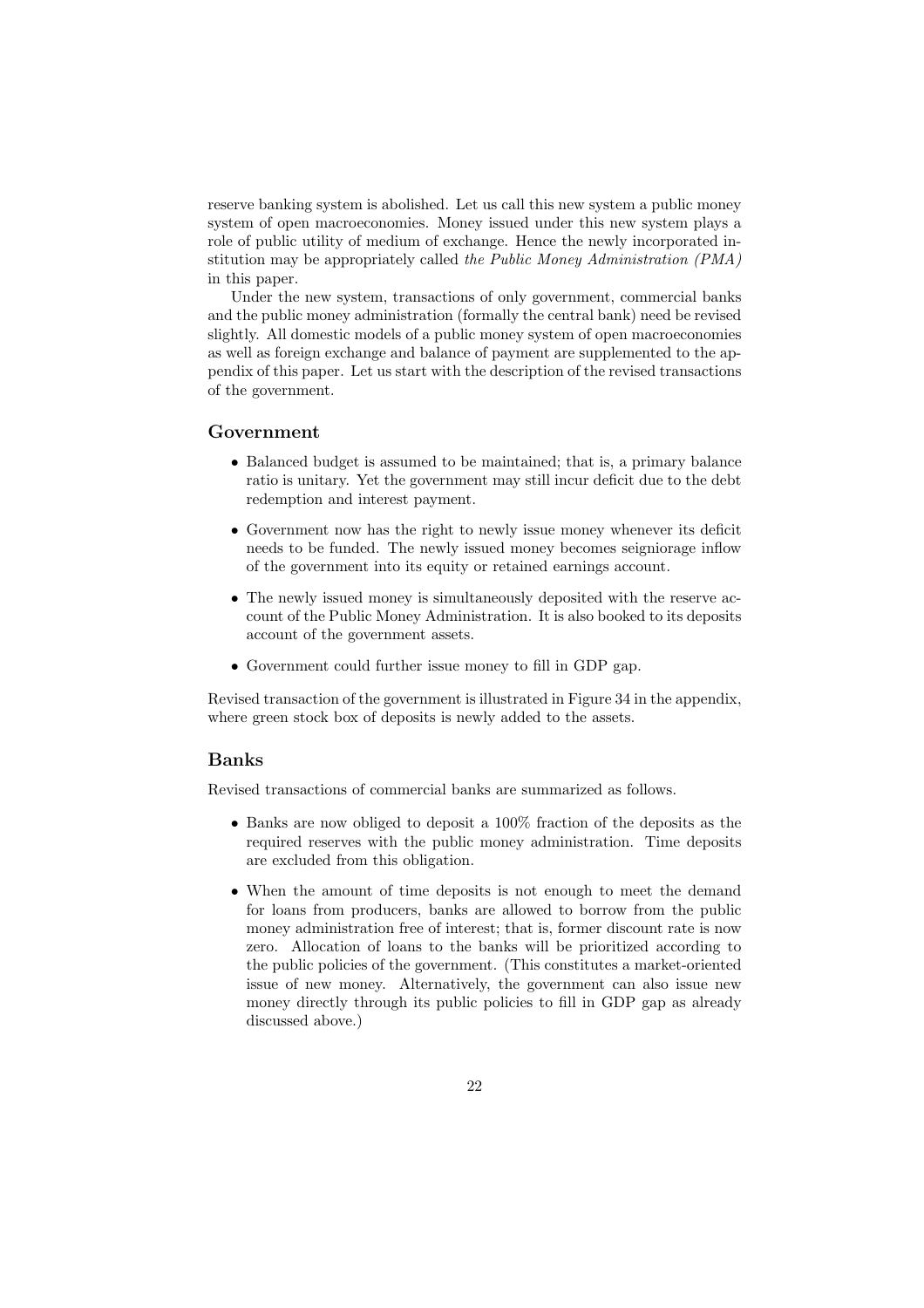Line 1 in Figure 15 illustrates the initial required reserve ratio of 5% in our model. We have here assumed three different ways of abolishing a fractional reserve banking system. Line 2 shows that a 100% fraction is immediately attained in the following year of its implementation, while line 3 illustrates it is attained in 5 years. Line 4 indicates it is gradually attained in 10 years, starting from the year 6. In our analysis below, 100% fraction will be assumed to



Figure 15: Required Reserve Ratios

be attained in 5 years as a representative illustration of fractional behaviors.

#### **Public Money Administration (Formerly Central Bank)**

The central bank is now incorporated as one of the governmental organizations which is here called the Public Money Administration (PMA). Its revised transactions become as follows.

- The PMA accepts newly issued money of the government as seigniorage assets and enter the same amount into the government reserve account. Under this transaction, the government needs not print hard currency, instead it only sends digital figures of the new money to the PMA.
- When the government want to withdraw money from their reserve accounts at the PMA, the PMA could issue new money according to the requested amount. In this way, for a time being, former central bank note and government money coexist in the market.
- With the new issue of money the PMA meets the demand for money by commercial banks, free of interest, according to the guideline set by the government public policies.

Under the revised transactions, open market operations of sales and purchases of government securities become ineffective, simply because government debt gradually diminishes to zero. Furthermore, discount loan is replaced with interest-free loan. This lending procedure becomes a sort of open and public *window guidance*, which once led to the rapid economic growth after world war II in Japan [7]. Accordingly, interest incomes from discount loans and government securities are reduced to be zero eventually. Transactions of the public money administration are illustrated in Figure 36 in the appendix, with green stock boxes of seigniorage assets and government reserves being added.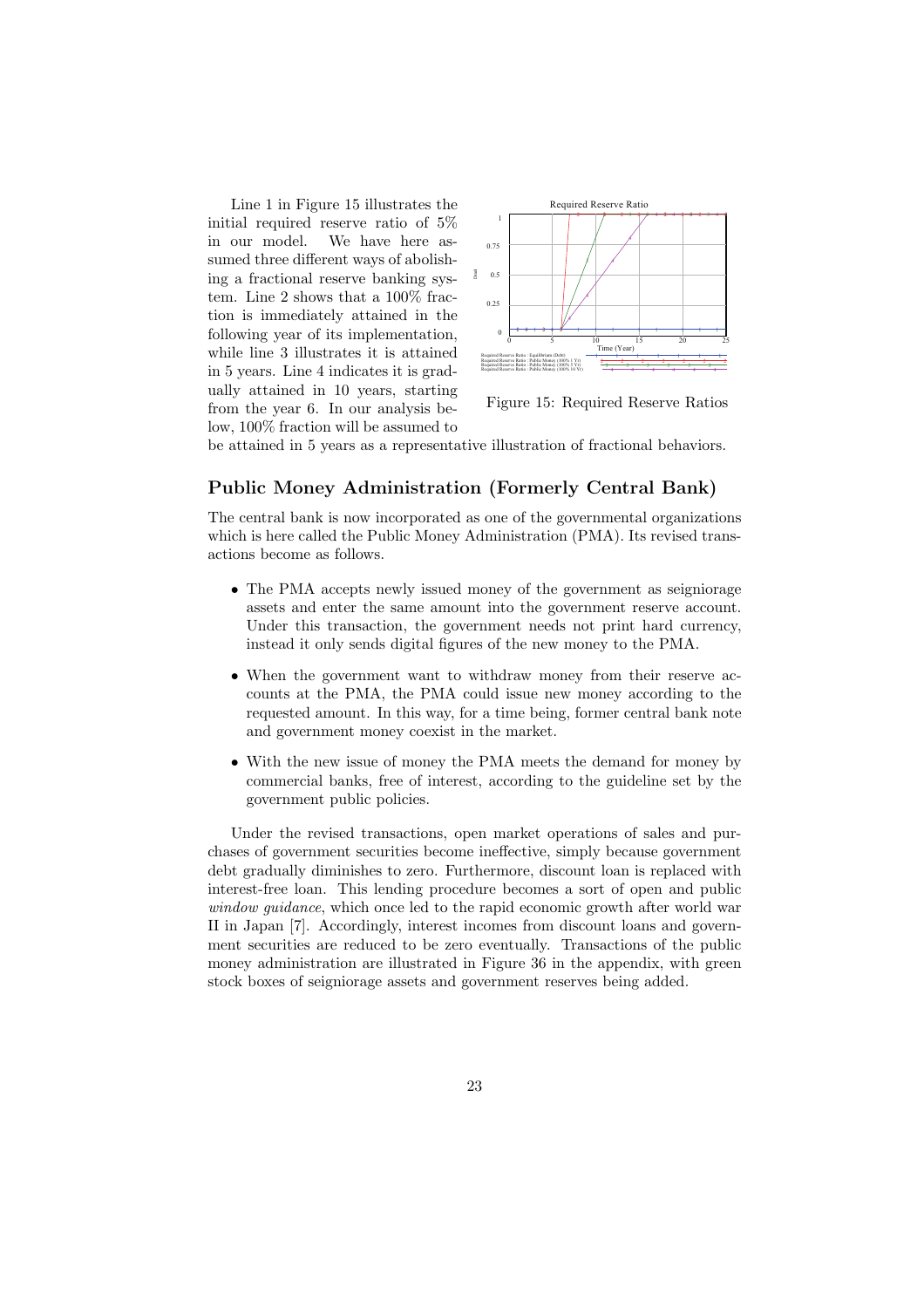### **6 Behaviors of A Public Money System**

#### **Liquidation of Government Debt**

Under the public money system of open macroeconomies, the accumulated debt of the government gets gradually liquidated as demonstrated by the line 3 in Figure 16, which is the same as Figure 9 except the line 3. Recollect that line 1 is



Figure 16: Liquidation of Government Debt and Debt-GDP Ratio

a benchmark debt of the mostly equilibria under the debt money system, while line 2 is the decreased debt when debt-ratio is reduced under the same system. Now newly added line 3 indicates that the government debt continues to decline when a 100% fraction ratio is applied in 5 years, starting at the year 6. The other two cases of attaining 100% fractional reserve reduce the debts exactly in the same fashion. This means that the abolishment period of a fractional level does not affect the liquidation of the government debt, because banks are allowed to fill in the enough amount of cash shortage by borrowing from the PMA in the model.

It is shown in Figure 17 that the liquidation of government debt (line 3) is performed without triggering economic recession as in the case of debt money system (line 2). To observe these comparisons in detail, let us illustrate GDP gap ratios and unemployment rates in Figure 18, in which the same line numbers apply as in the above figure. The liquidation of government debt under the public money system can be said to be far better performed than the current debt system because of the accomplishment without recession and unemployment.

Moreover, Figure 19 illustrates that wage rate as well as inflation rates of line 3 is closer to the rates of mostly equilibria. Accordingly, the liquidation of debt under the public money system can be said to be attained without causing the reduction of wage rate and setting off inflation rate.

Furthermore, the liquidation of debt under the public money system is not contagious to foreign countries as illustrated by Figure 20. That is, GDP gap and unemployment in a foreign country (lines 3) remain close to its almost equilibria states (lines 1).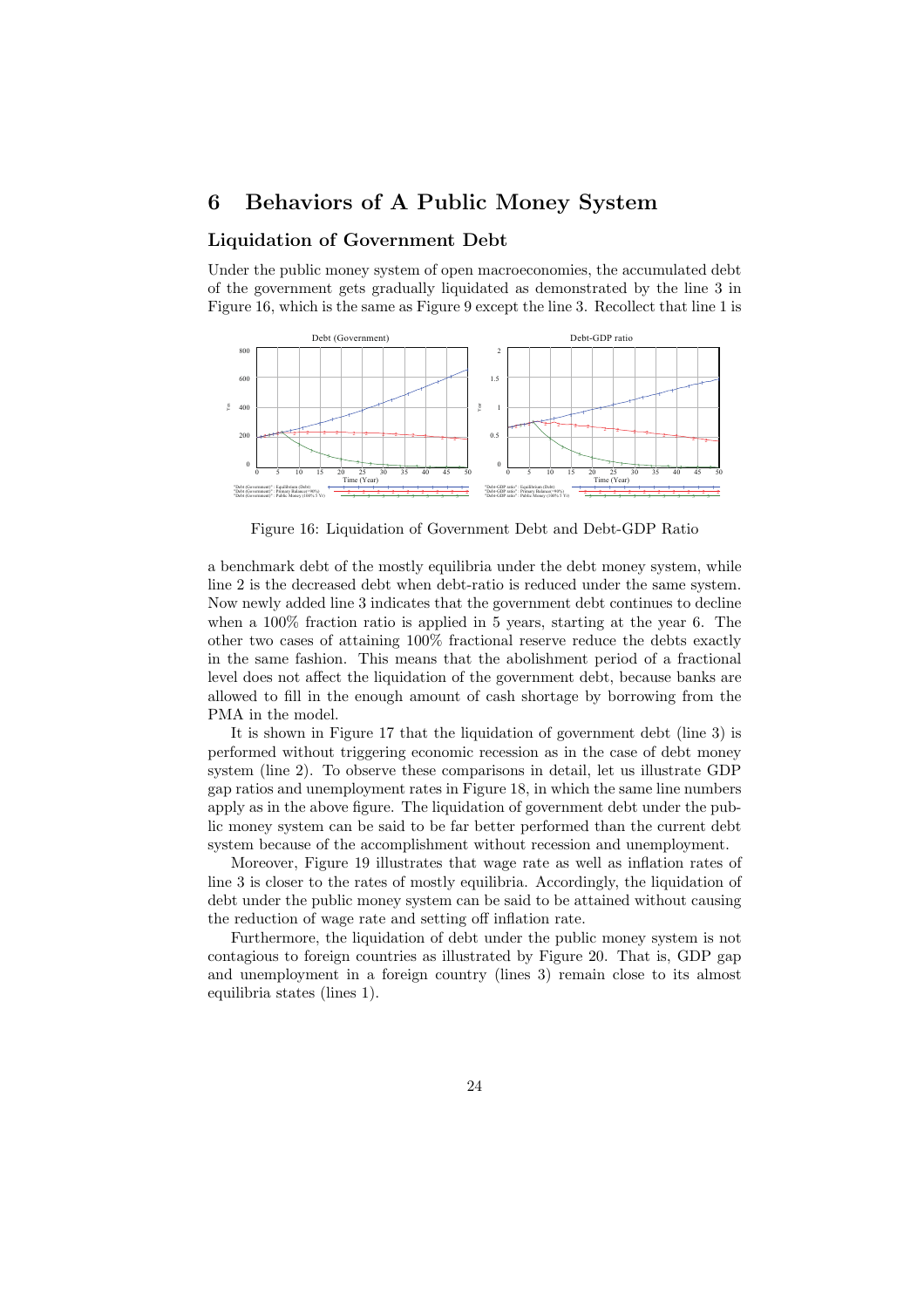

Figure 17: No Recessions Triggered by A Public Money System



Figure 18: GDP Gap and Unemployment



Figure 19: Wage Rate and Inflation

#### **Debt Crises can be Subdued!**

In sum, the pubic money system is, from the results of the above analyses, demonstrated as a superior alternative system for liquidating government debt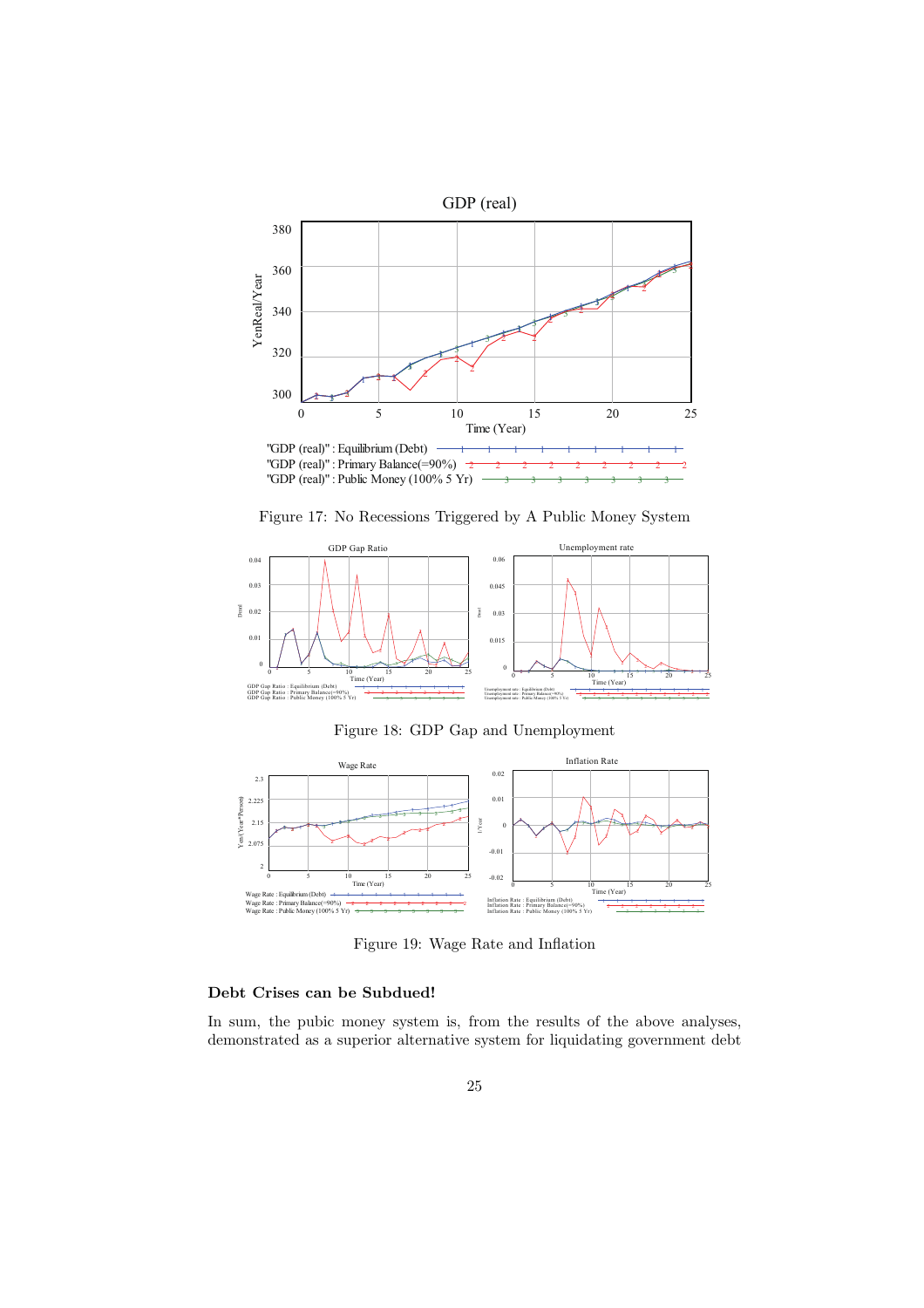

Figure 20: Foreign Recessions are Not Triggered

in a sense that its implementation does not trigger recessions and unemployment both in domestic and foreign economies. In other words, looming debt crises to be caused by the accumulation of government debt can be thoroughly subdued without causing recessions, unemployment, inflation, and contagious recessions in a foreign economy.

## **7 Public Money Policies**

The role of a newly established public money administration under a public money system is to maintain a monetary value, similar to the role assigned to the central banks under the debt money system. Keynesian monetary policy under the debt money system controls money supply indirectly through the manipulation of required reserve ratio, discount ratio, and open market operations. Accordingly its effect is after all limited, as demonstrated by a failure of controlling economic bubbles of Japan in 1980s and of the USA in mid 2000s by the adjustment of the interest rates, specifically by zero interest rate policies, for stimulating the depressed economies in Japan and USA.

Compared with these ineffective Keynesian monetary and fiscal policies, public money policies we introduce here are simpler and more direct; that is, they are made up of the management of the amount of public money in circulation through governmental spending and tax policies. Interest rate is no longer used by the public money administration as a policy instrument and left to be determined in the market.

More specifically, our public money policies consist of three balancing feedback loops as shown in Figure 21. Anti-recession policy is taken in the case of economic recession to fill in a GDP gap; that is, government spends more than tax revenues by newly issuing public money. On the other hand in the case of inflationary state, anti-inflation policy of managing public money is conducted such that public money in circulation is sucked back by raising taxes or cutting government spending. As a supplement to this policy in the case of an unusually higher inflation rate that is overshooting a maximum tolerable level, a step down policy of budgetary restructure will be carried out so that a head of the public monetary administration is forced to resign for his or her mismanagement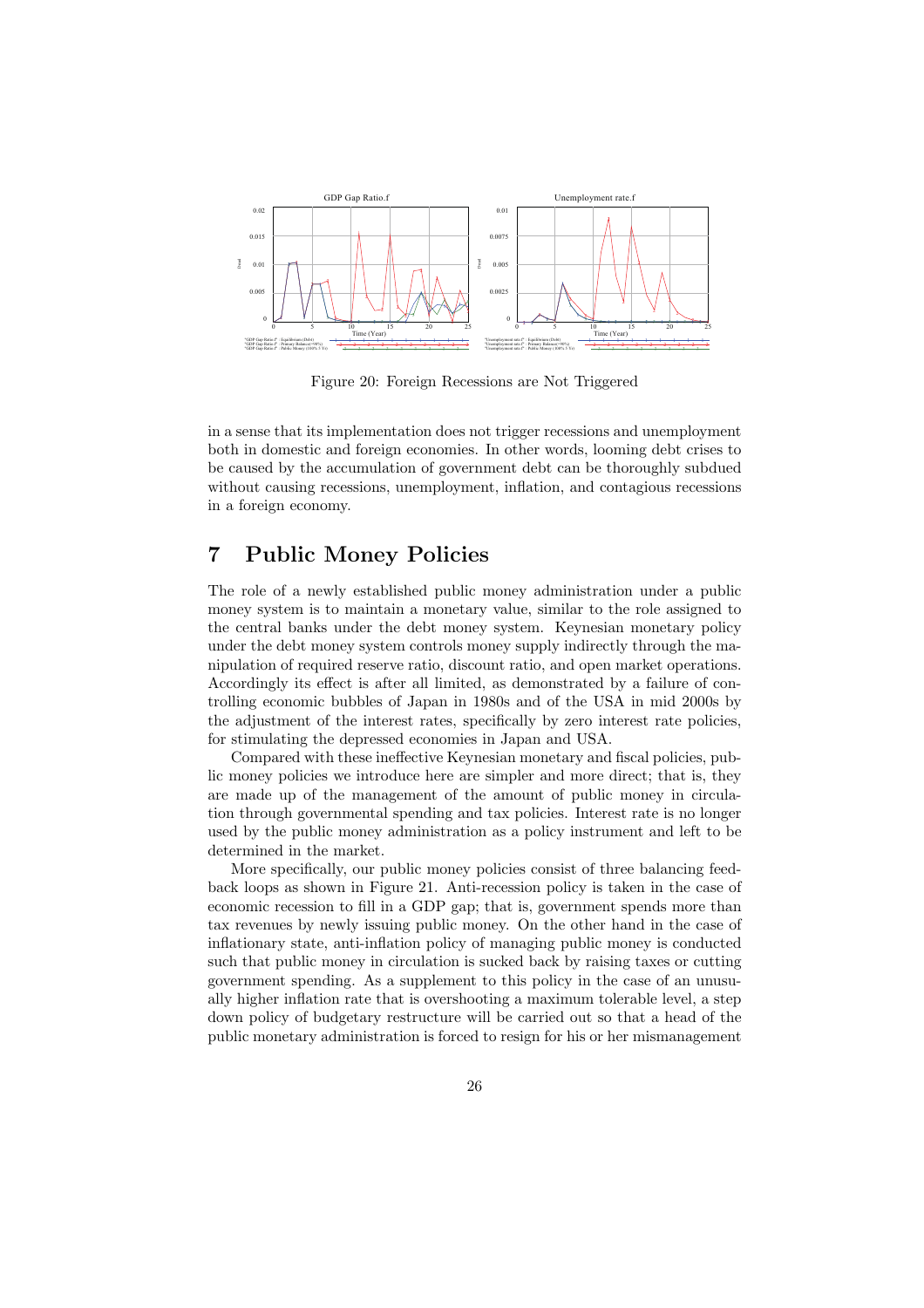

Figure 21: Public Money Policies

of holding monetary value.

#### **Recession**

Let us now examine in detail how anti-recession policy help restore the economy. For this purpose a recession or GDP gap is purposefully produced by changing the value of Normal Inventory Coverage from 0.1 to 0.5 months and Output Ratio Elasticity (Effect on Price) from 3 to 1, as illustrated in the left-diagram of Figure 22. Under the situation GDP gap can be shown to be be filled in



Figure 22: GDP Gap and Its Public Money Policy

by newly issuing pubic money of  $5$  at  $t=7$  for 20 years as confirmed in the right-hand diagram. Furthermore, Figure 23 demonstrates how GDP gap ratio and unemployment rate indicated by lines 1 are recovered by this public money policy as indicated by lines 2.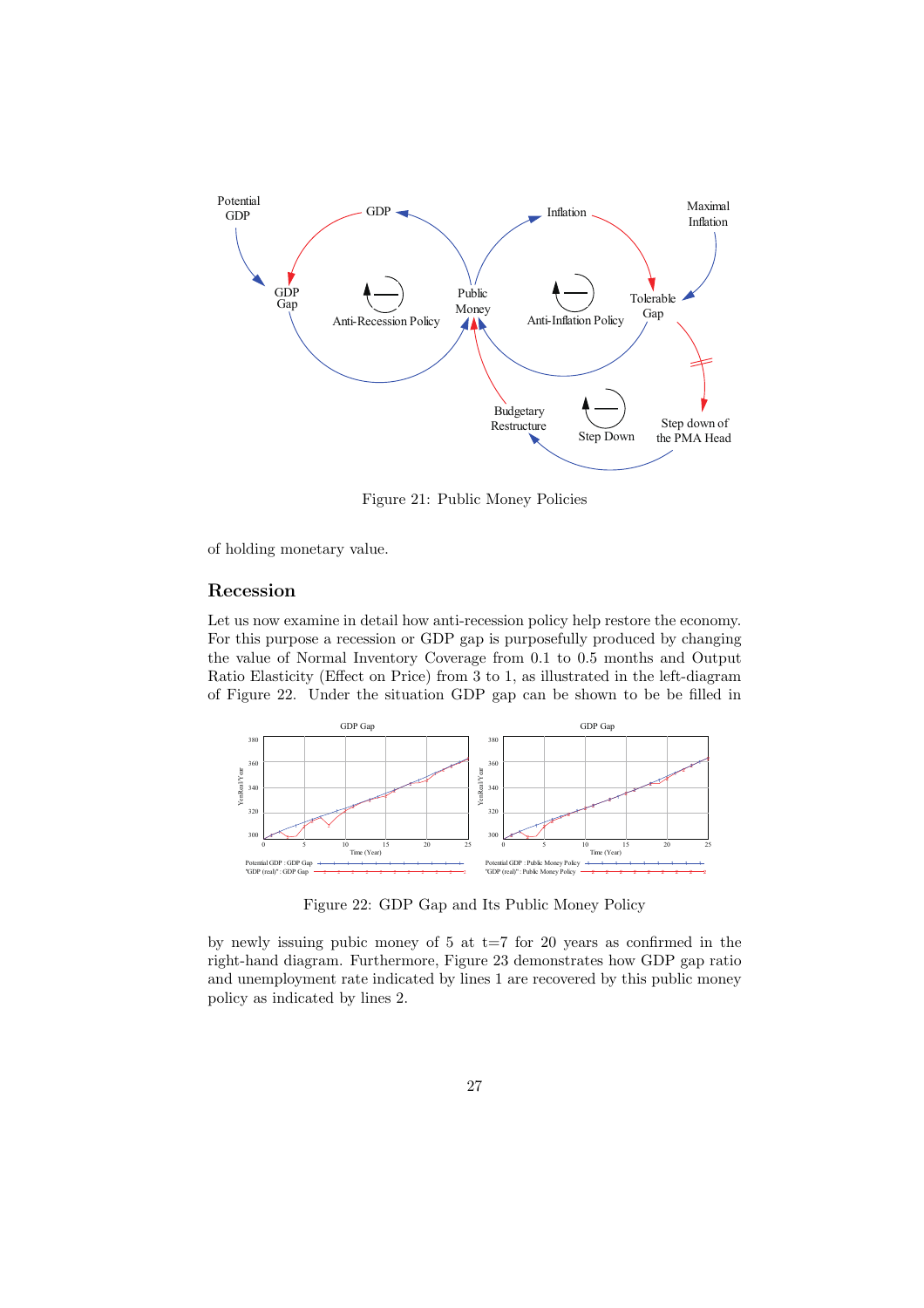

Figure 23: GDP Gap and Unemployment Recovered

#### **Inflation**

So long as a GDP gap exists, an increase in the government expenditure by issuing new money only restore the equilibrium by stimulating the economic growth as analyzed above, but does not undoubtedly cause a price hike and inflation as illustrated in Figure 24 by lines 2 (in comparison of lines 1 of GDP gap).

Yet, inflation could occur if government happens to mismanage the amount of public money. To examine the case, let us take a benchmark equilibrium state attained by the public money policy as above (lines 2), then assume that the government overly increases public money to  $15$  instead of  $5$  at  $t=7$  for 25 years in the above case. This corresponds to a continual inflow of money into circulation. Under such situations, Figure 24 shows how price goes up and inflation rate jumps to 1.3% (line 3) from the level of 0.3% attained by the public money policy (line 2), 4 times hike, at the year 9.



Figure 24: Price and Inflation Rate

The inflation thus caused by the excessive supply of money also triggers a GDP gap of 5% at the year 12 (or -3.1% of economic growth or recession), and an unemployment rate of 7.7% at the year 13 as illustrated by lines 3 in Figure 25.

Persistent objection to the public money system has been that government, once a free-hand power of issuing money is being endowed, tends to issue more money than necessary, which tends to bring about inflation eventually, though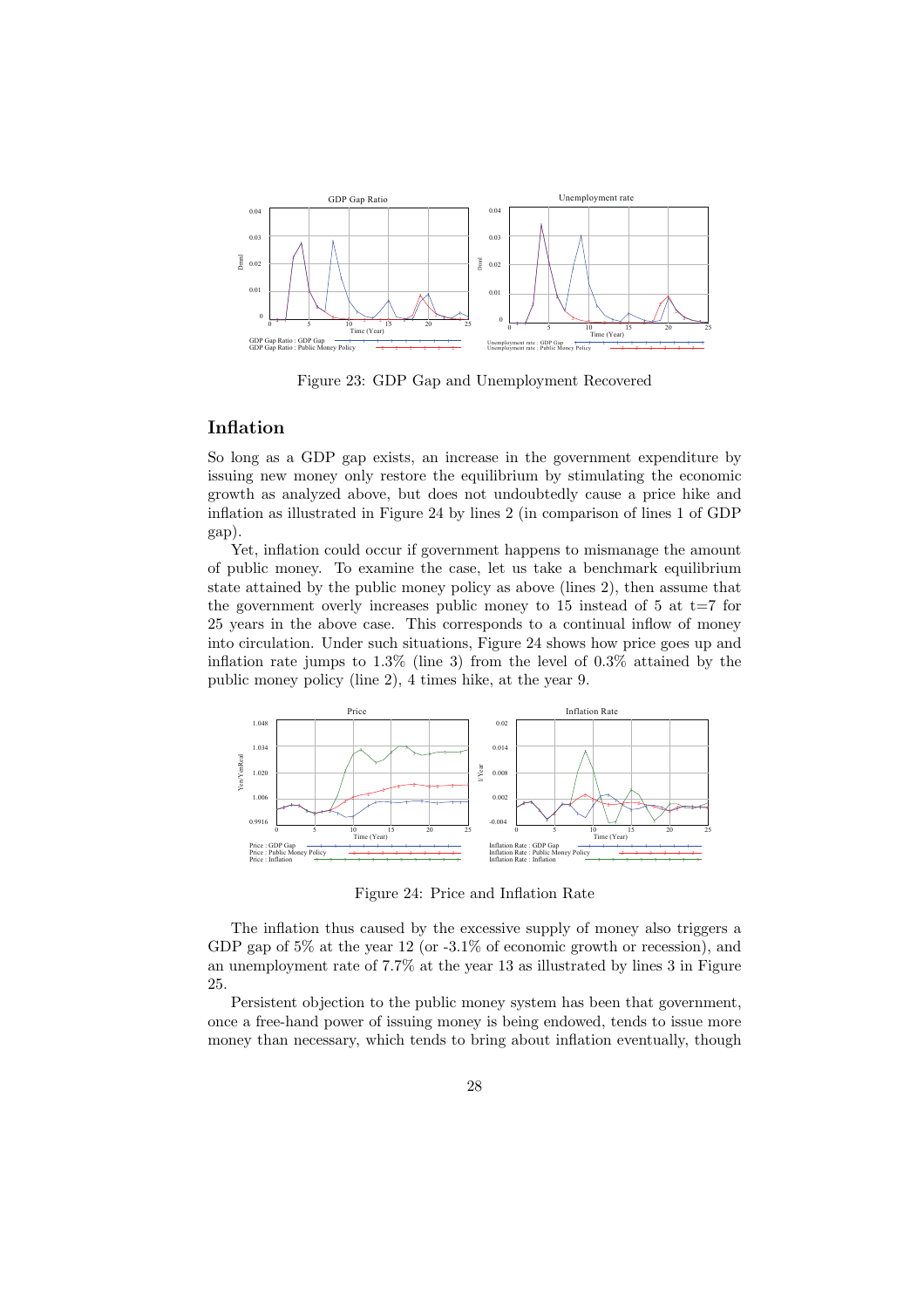

Figure 25: GDP Gap and Unemployment

history shows the opposite [17]. The above case could be unfortunately one such example. With the introduction of anti-inflationary policy, however, this type of inflation can be easily curbed by the decrease in public money. Let us define maximal inflation as a maximum tolerable inflation rate set by the government. For instance, it was set to be 8% in [16], as suggested by the American Monetary Act. Then, anti-inflationary policy works such that if an inflation rate approaches to the maximal level and a tolerable gap decreases to zero, the amount of public money will be reduced to curb the inflation through the decrease in government spendings and/or the increase in taxes.

#### **Step Down**

What will happen if the tolerable gap becomes negative; that is, current inflation rate becomes higher than the maximal inflation? This could occur, for instance, when the incumbent government tries to cling to the power by unnecessarily stimulating the economy in the years of election as history demonstrates. Business cycle thus spawned is called *political business cycle*. "There is some evidence that such a political business cycle exits in the United States, and the Federal Reserve under the control of Congress or the president might make the cycle even more pronounced [6, p.353]." Indeed Figure 26, obtained from the above analysis of inflation, shows how business cycles could be caused by the mismanagement of the increase in public money (line 3) when no GDP gap exists (line 2). This could be a serious moral hazard lying under the public money system.

Proponents of the central bank may take advantage of this cycle as an excuse for establishing the independence of the central bank from the intervention by the government. How can we avoid the political business cycle, then, without resorting to the independence of the central bank? As a system dynamics researcher, I suggest an introduction of the third balancing feedback loop of *Step Down* as illustrated in Figure 21. This loop forces, by law, a head of the Public Money Administration to step down in case a tolerable gap becomes negative; that is, an inflation rate gets higher than its maximum tolerable rate. Then it forces a newly appointed head to restructure a budgetary spending policy to stabilize monetary value. The stability of a public money system depends on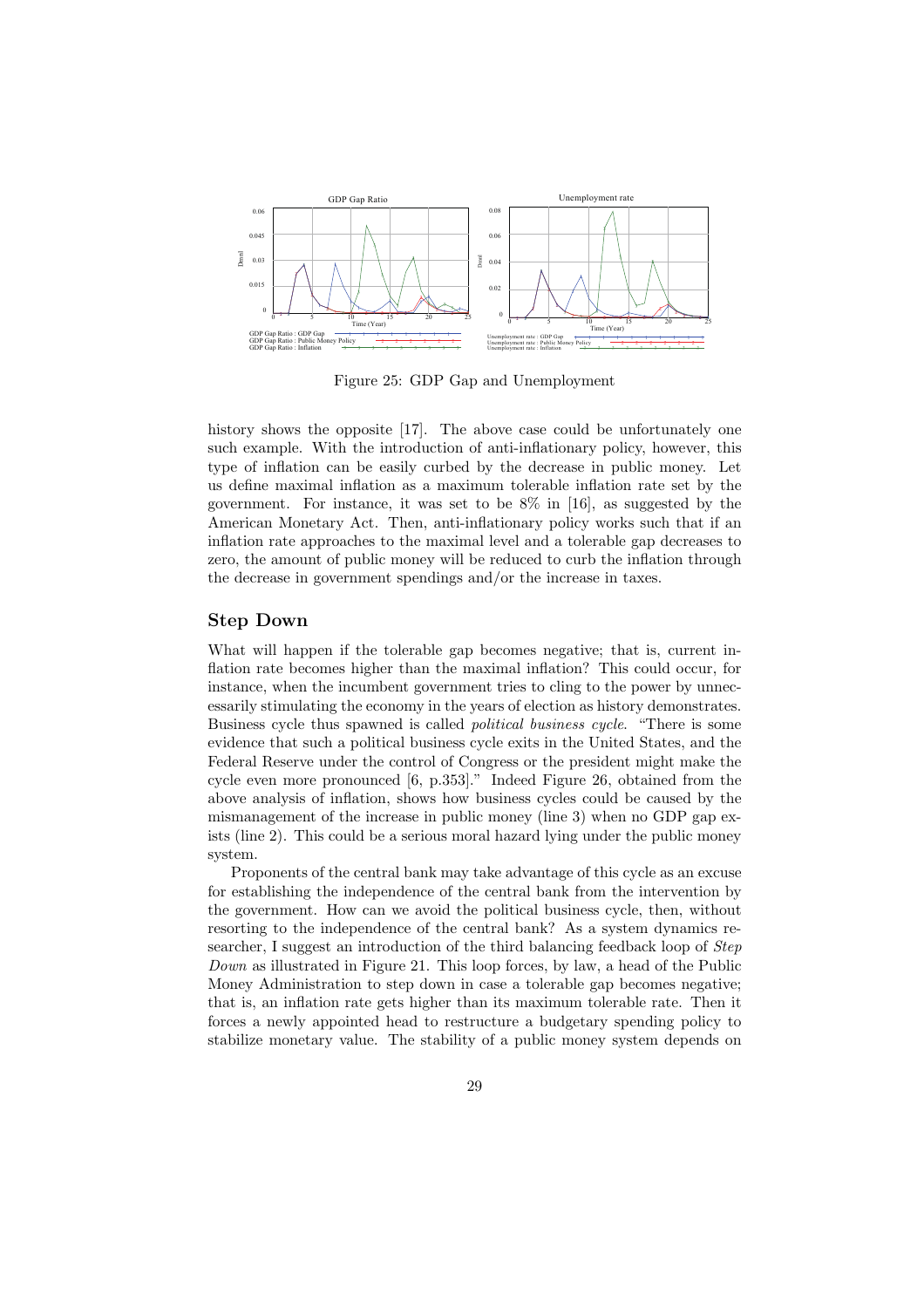

Figure 26: Business Cycles caused by Inflation under No GDP Gap

the legalization of a forced step down of the head of the public money administration.

### **Conclusion**

Money is, by Aristotle (384 - 322 BC), fiat money as legal tender and has been historically created either as public money or debt money. Current macroeconomies in many countries are built on a debt money system, which, however, failed to create enough amount of money to meet an increasing demand for growing transactions. Gold standard failed in 1930s and was replaced with gold-dollar standard after World War II, which alas failed in 1971. Then current dollar standard was established, allowing free hand of creating money by central banks, from which, unfortunately, current runaway government debt has been derived. The accumulation of debt will sooner or later lead to impasses of defaults, financial meltdown or hyper-inflation; in other words current debt money system is facing its systemic failure.

Under such circumstances it is shown that it becomes very costly to save the current debt money system by reducing government debt and debt-GDP ratio; that is, a liquidation process of debt inevitably triggers economic recessions and unemployment of both domestic and foreign economies.

An alternative system, then, is presented as a public money system of open macroeconomies as proposed by the American Monetary Act in which only government can issue money with a full reserve banking system. It is shown that under the public money system government debt can be liquidated without triggering recession, unemployment and inflation.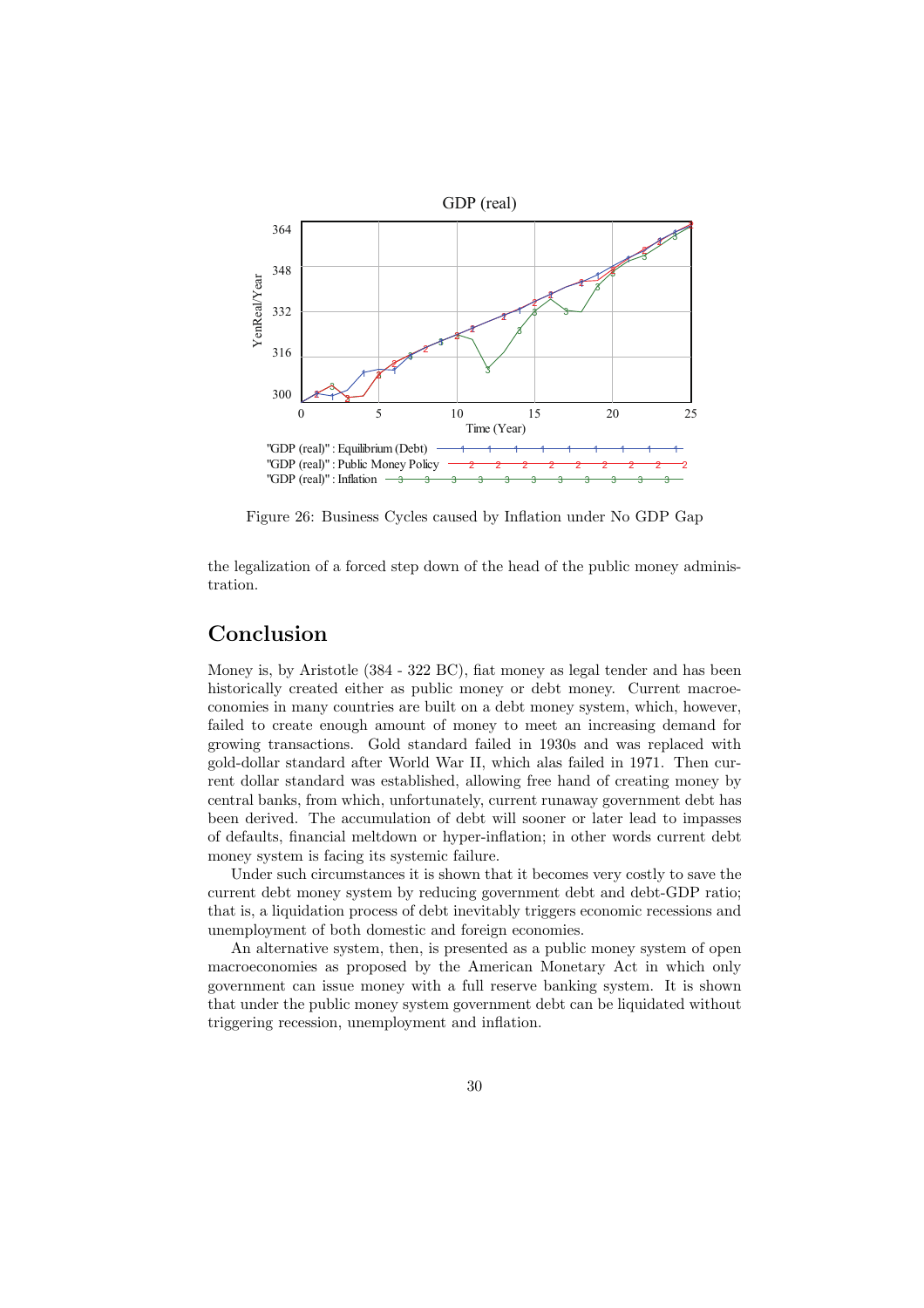Finally, in place of the current Keynesian monetary and fiscal policies, public money policies are introduced, consisting of three balancing feedback loops of anti-recession policy, anti-inflation policy and restructuring policy of step down of a head of PMA (Public Money Administration). Public money policies thus become simpler and can affect directly to the workings of the economy.

Accordingly, from a viewpoint of system design, a public money system of macroeconomies as proposed by the American Monetary Act seems to be worth being implemented if we wish to avoid government debt crises as well as financial crises<sup>9</sup>.

<sup>9</sup>This implementation might bring about fortunate by-products. A debt money system of the current macroeconomy has been pointed out to constitute a root cause of unfair income distribution between haves and haves-not, wars due to recessions, and environmental destruction due to forced economic growth to pay for interest on debt. Accordingly, a public money system remove the root cause of these problems and could be panacea for solving them. Due to the limited space, further examination will be left to the reader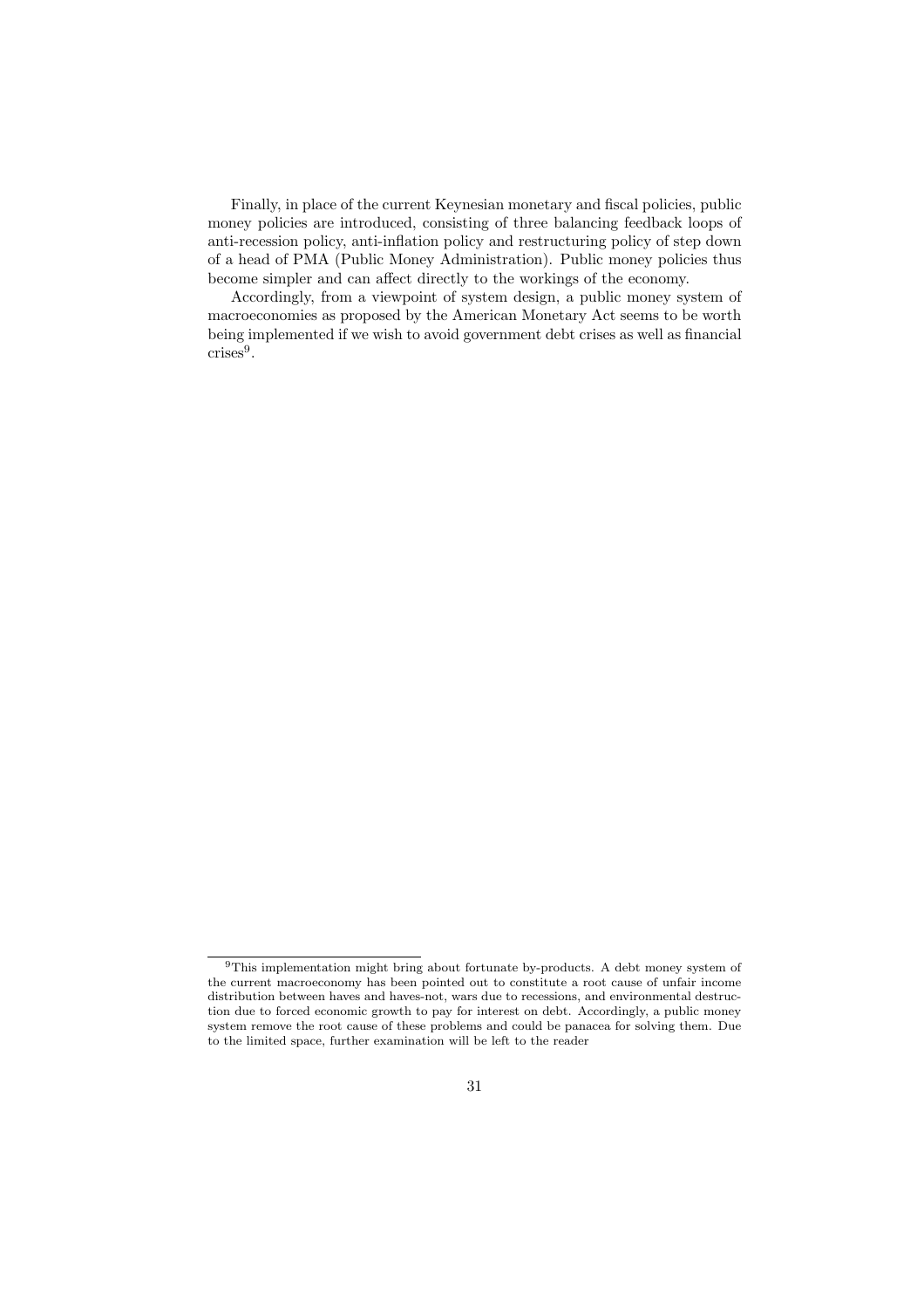## **Appendix: MacroDynamics 2.5 Illustrated**<sup>10</sup>



## **Macroeconomic Dynamics Model of A Public Money System**

# *< MacroDynamics 2.5 >*

**- Accounting System Dynamics Approach -**

*(c) All Rights Reserved, June 2011*

#### **Porf. Kaoru Yamaguchi, Ph.D.**

Doshisha Business School Doshisha University Kyoto, Japan

*kaoyamag@mail.doshisha.ac.jp*

*This model provides a generic system on which various schools of economic thoughts can be built. Your comments and suggestions are most welcome.*

Figure 27: Title Page of the MacroDynamics Model

 $^{10}\mathrm{In}$  this illustrated section of the model, only domestic macroeconomy is presented. The model called MacroDynamics version 2.4 is available through the author.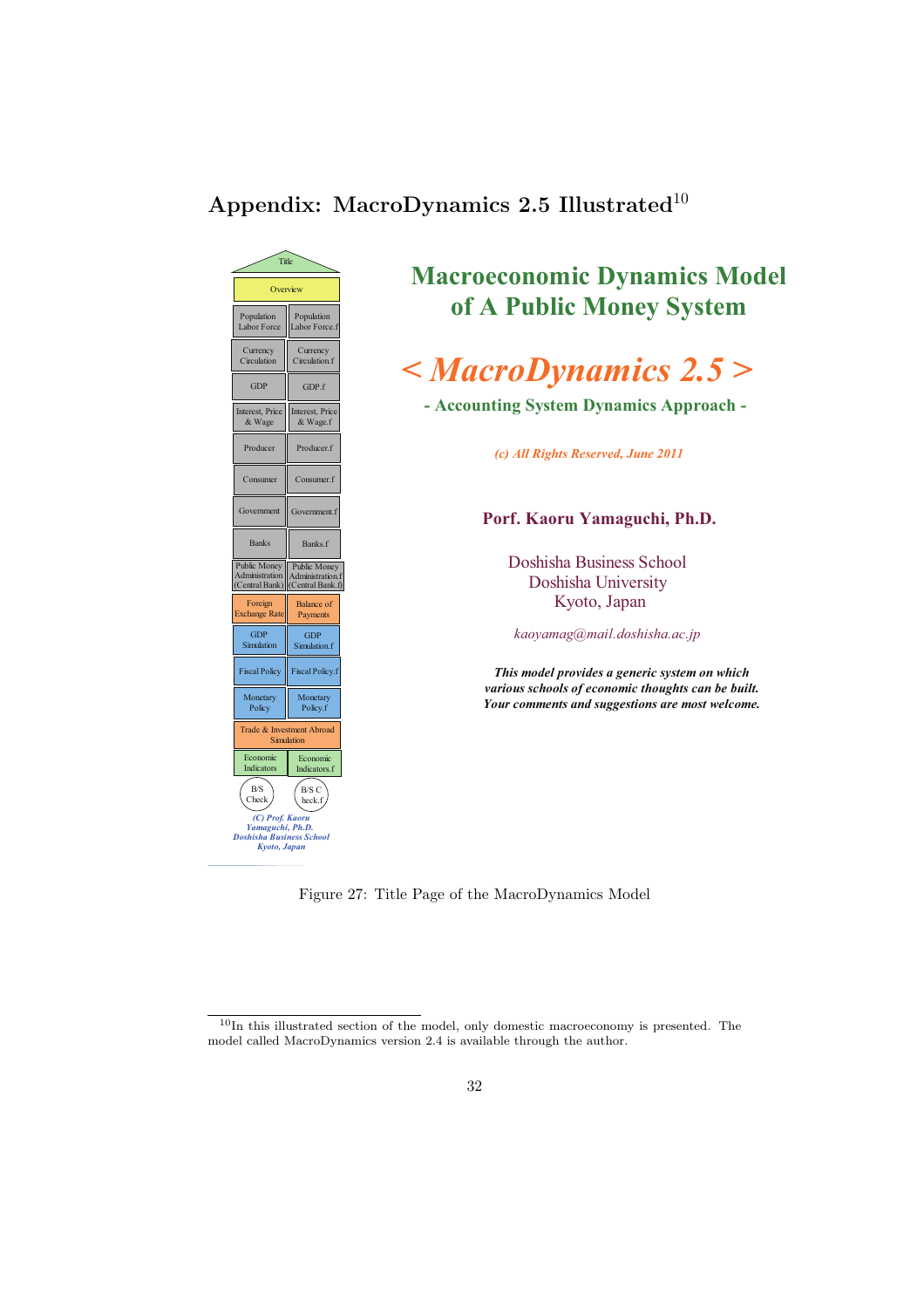

Figure 28: Model Overview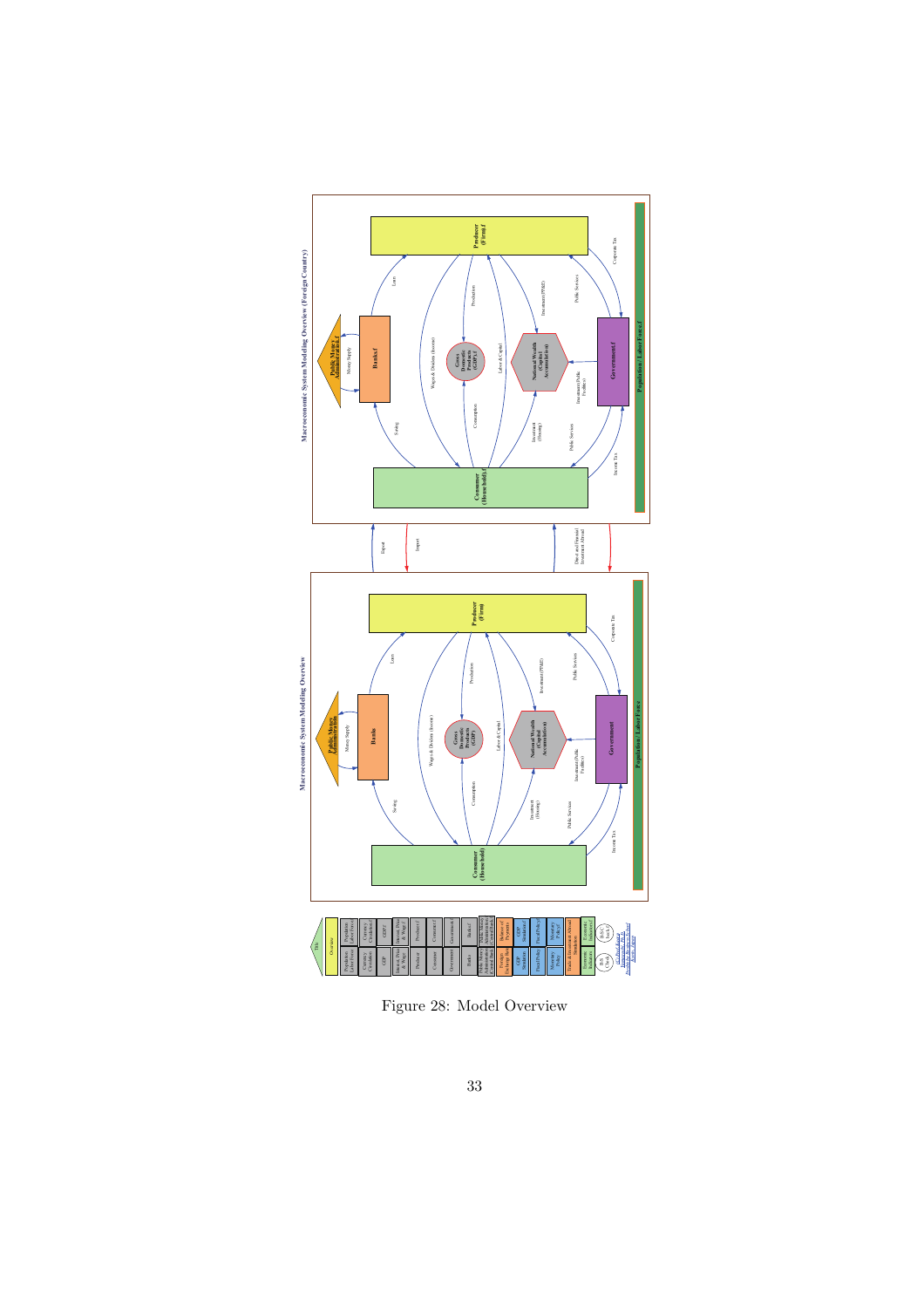

Figure 29: Population and Labor Force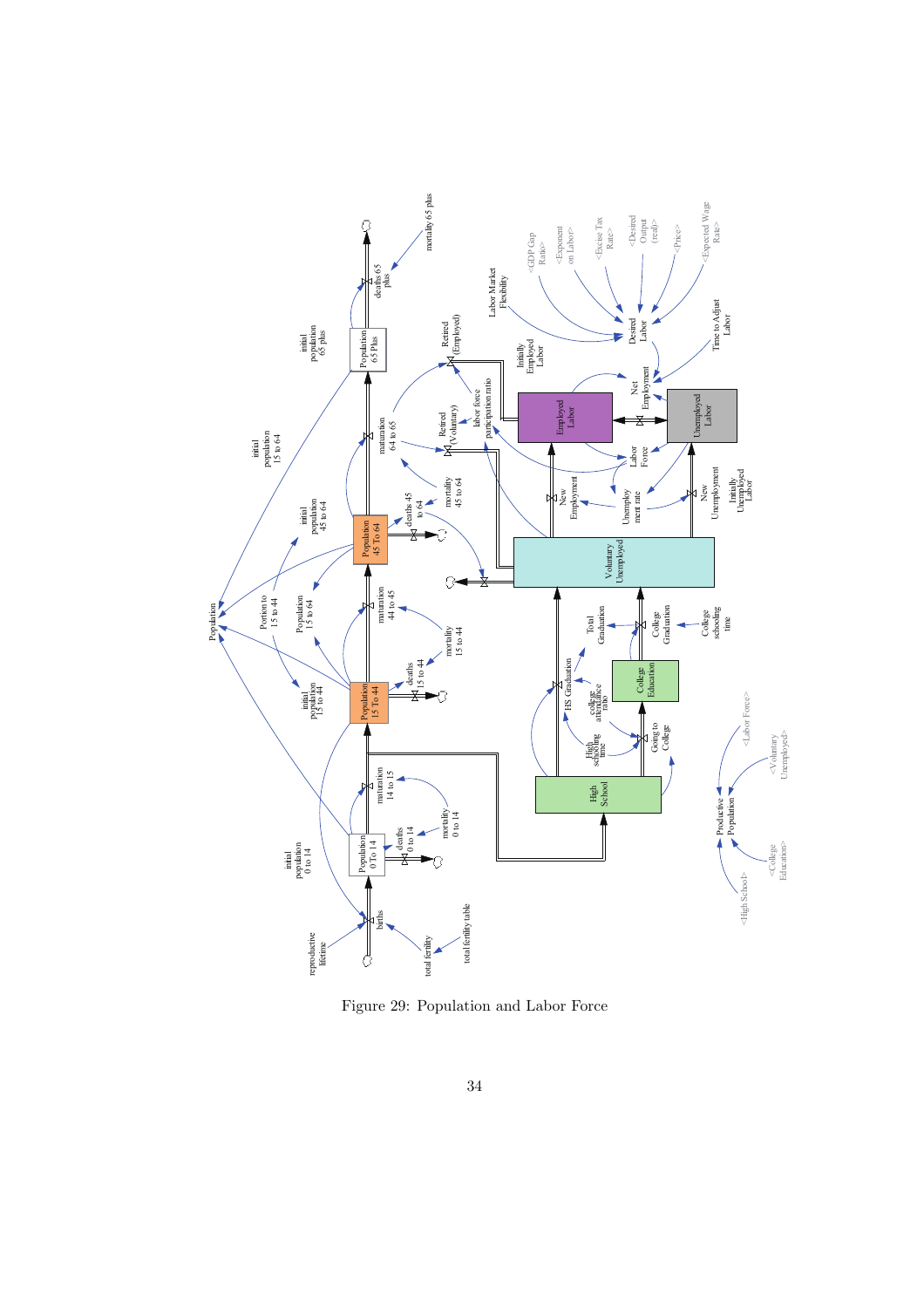

Figure 30: GDP Determination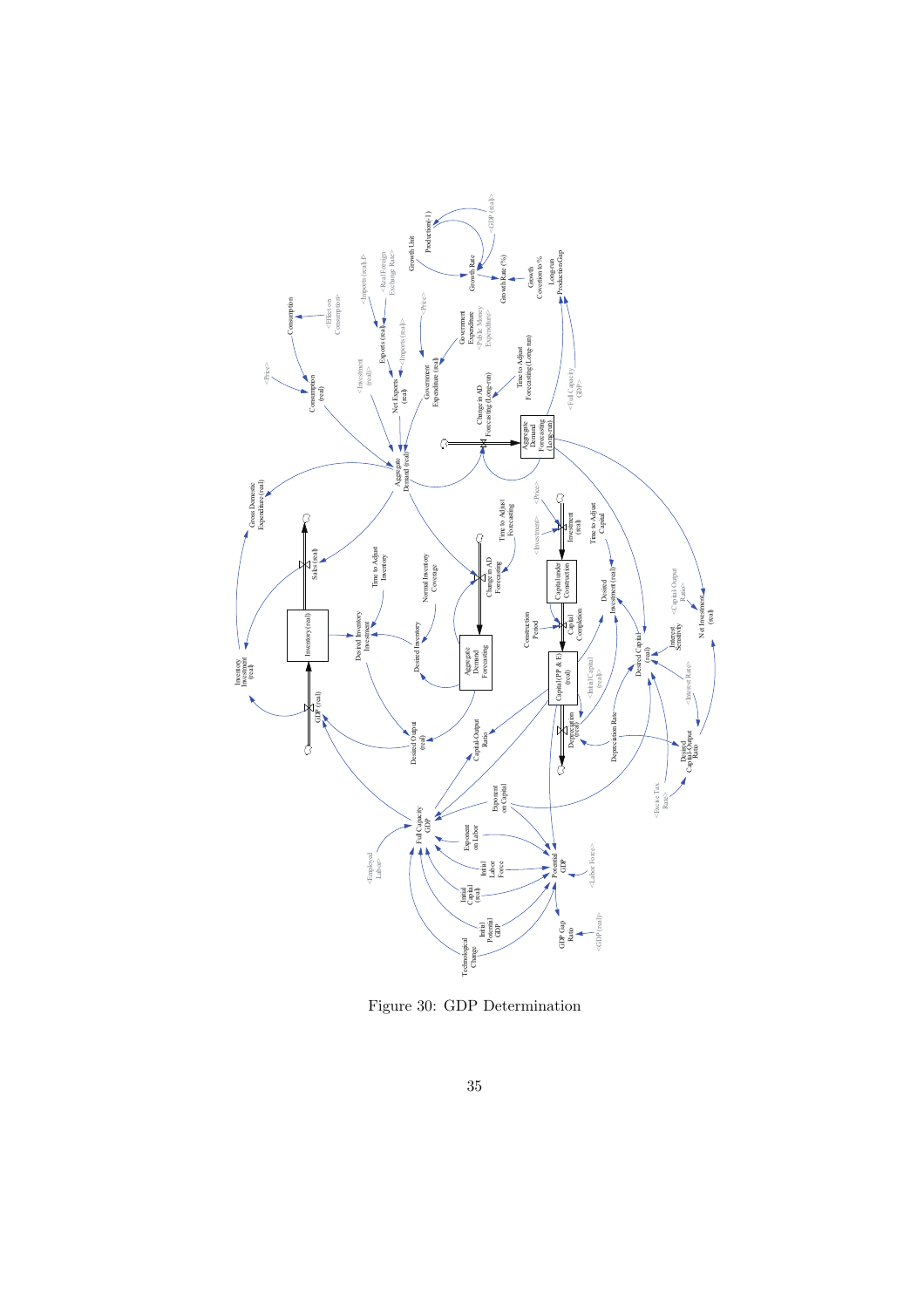

Figure 31: Interest Rate, Price and Wage Rate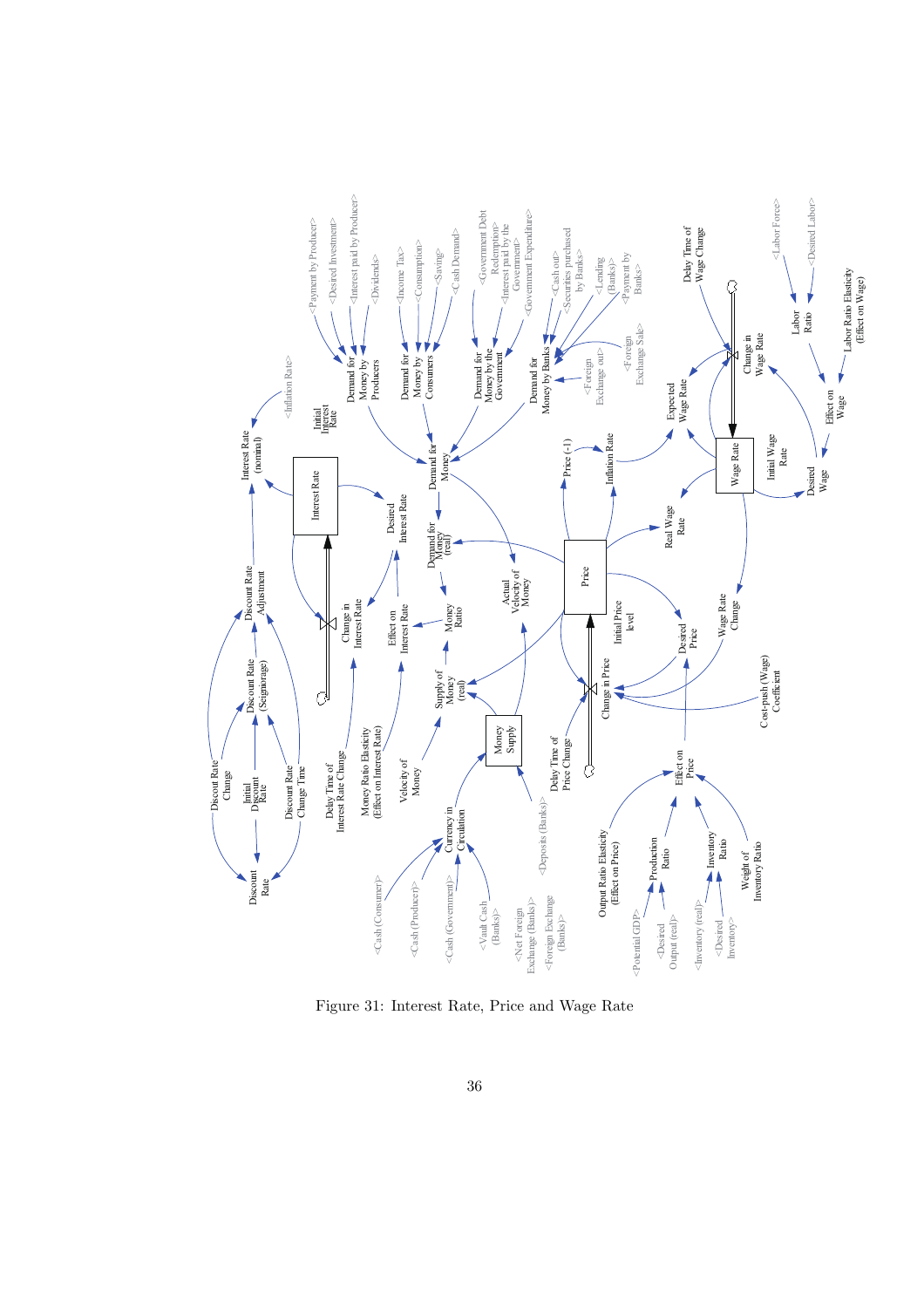

Figure 32: Transactions of Producers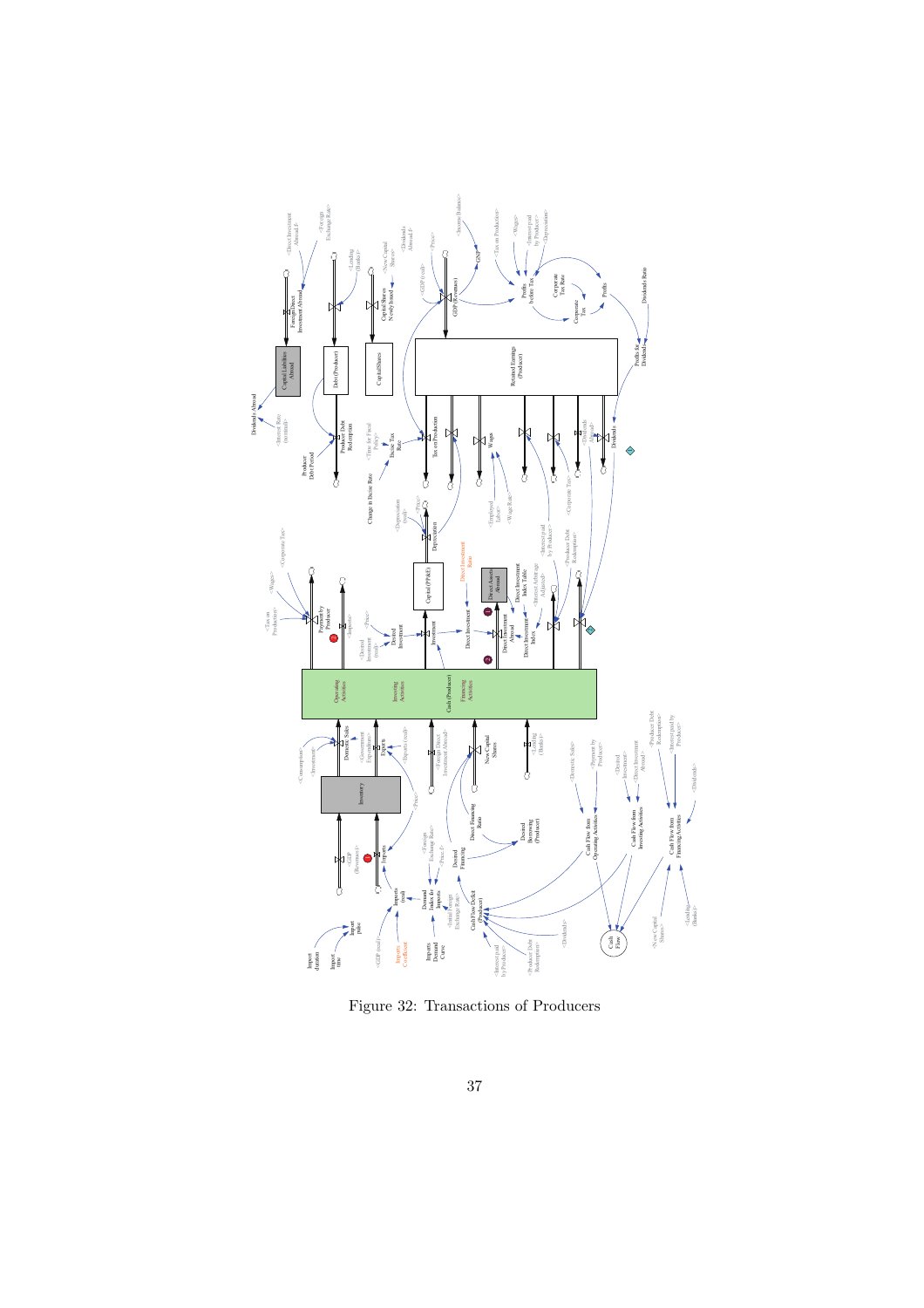

Figure 33: Transactions of Consumers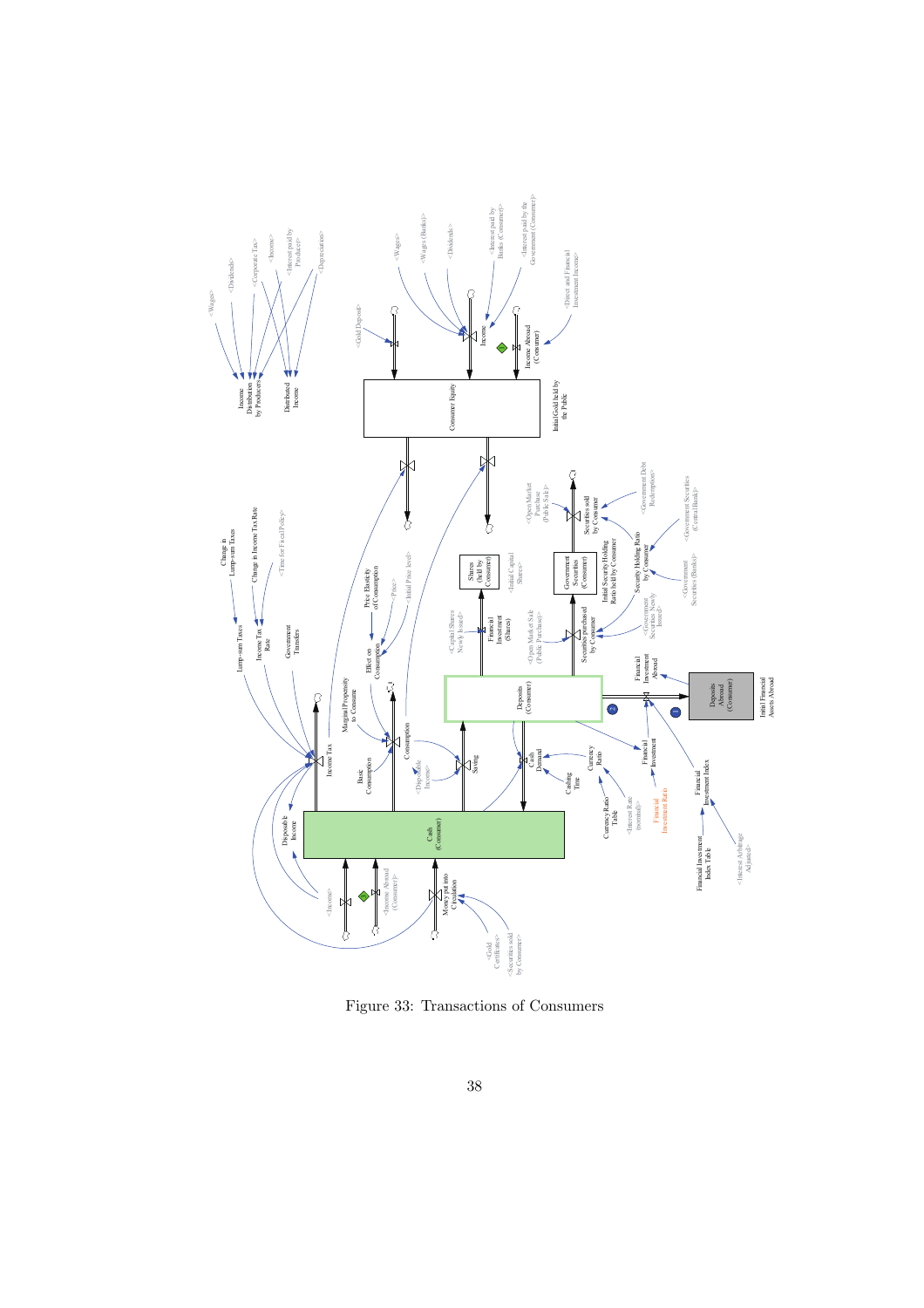

Figure 34: Transactions of Government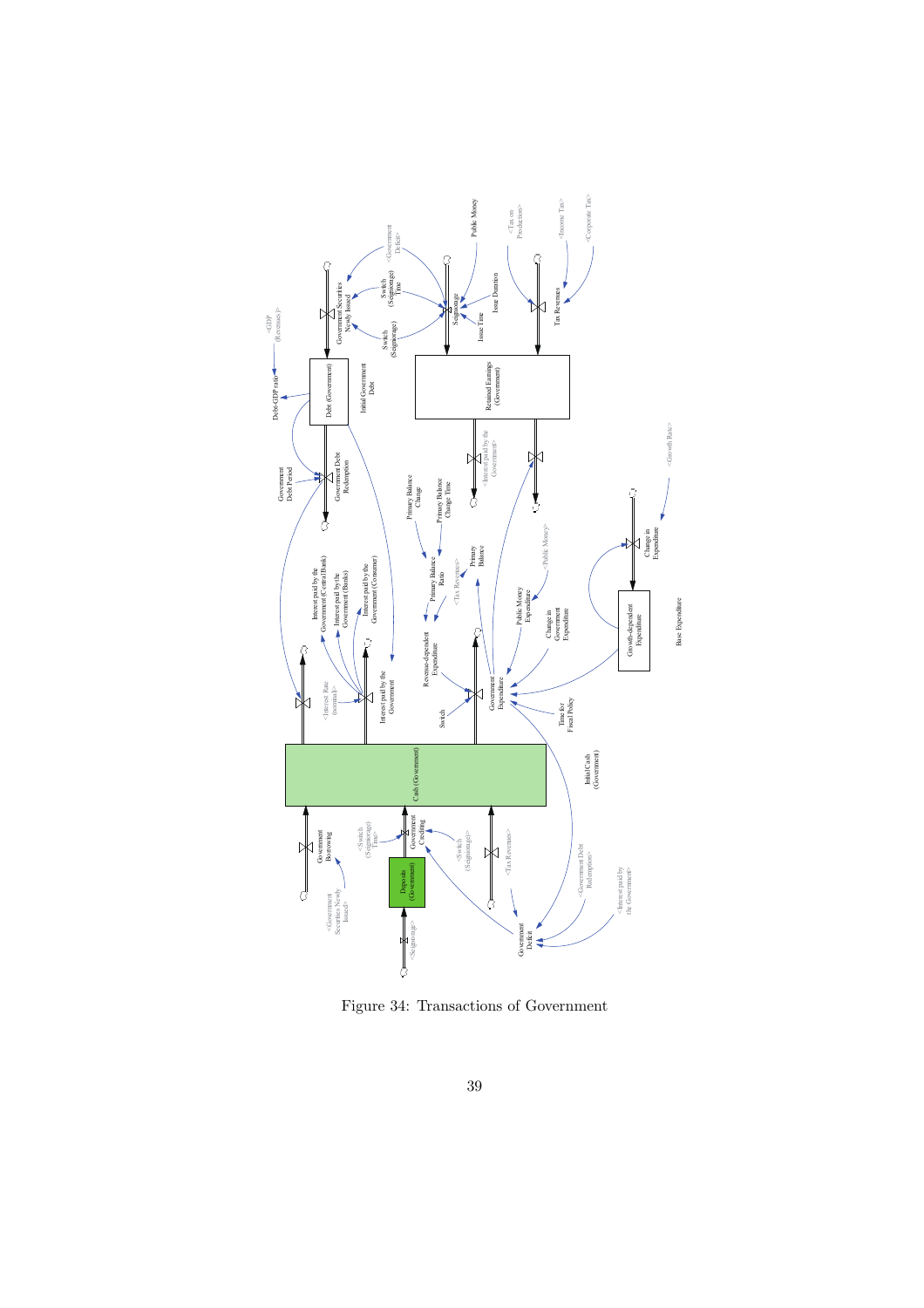

Figure 35: Transactions of Banks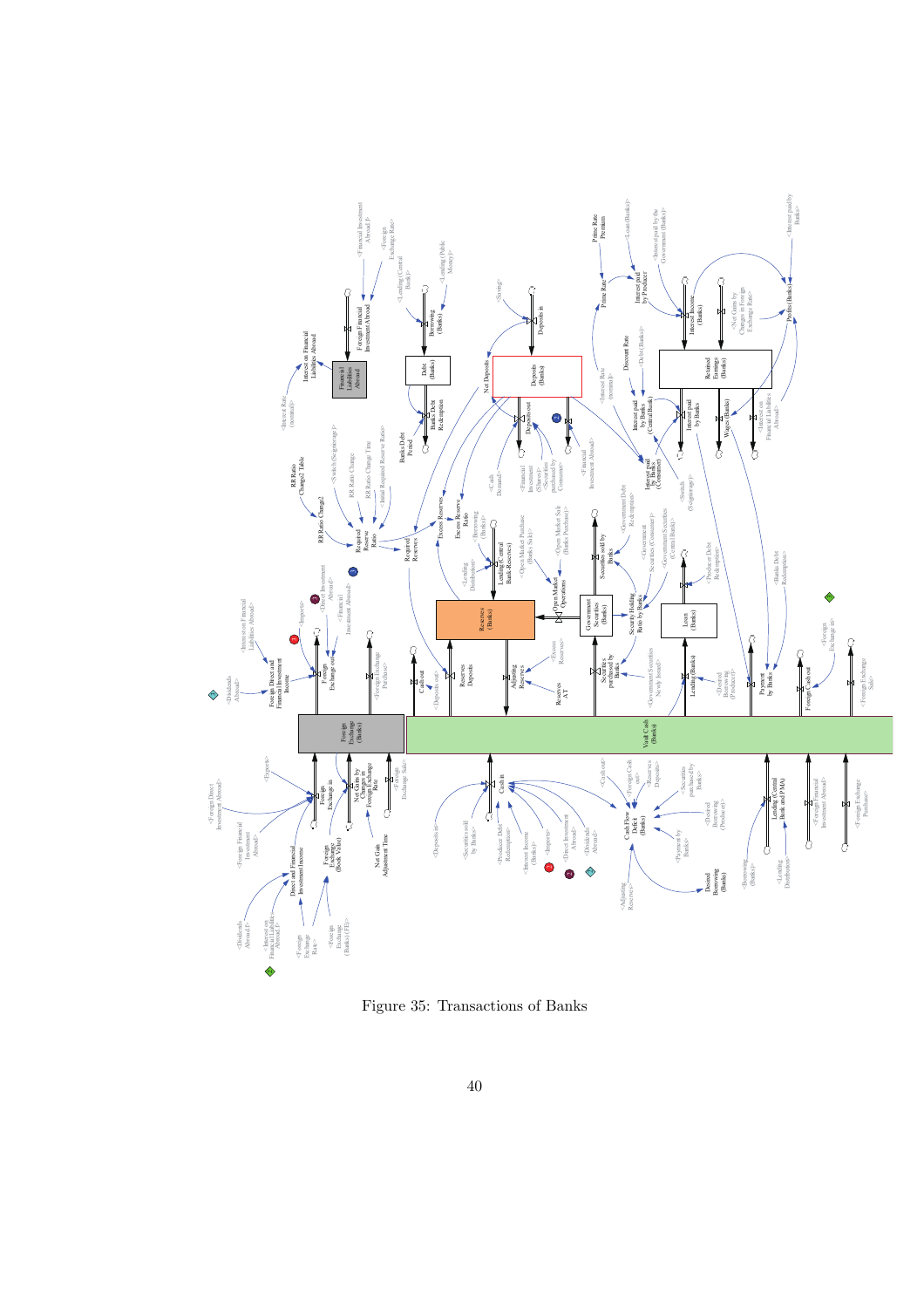

Figure 36: Transactions of Public Money Administration (Central Bank)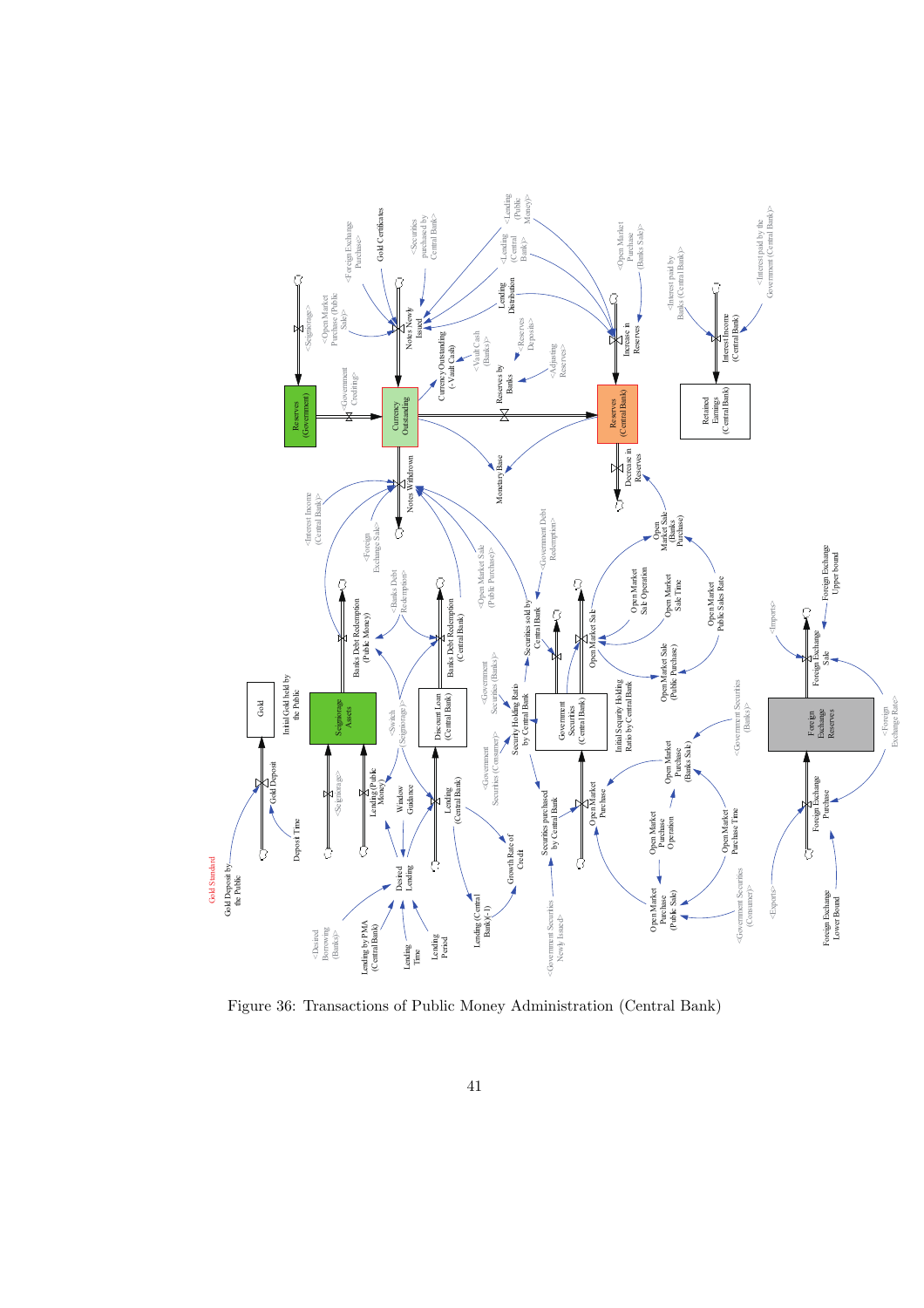

Figure 37: Foreign Exchange Market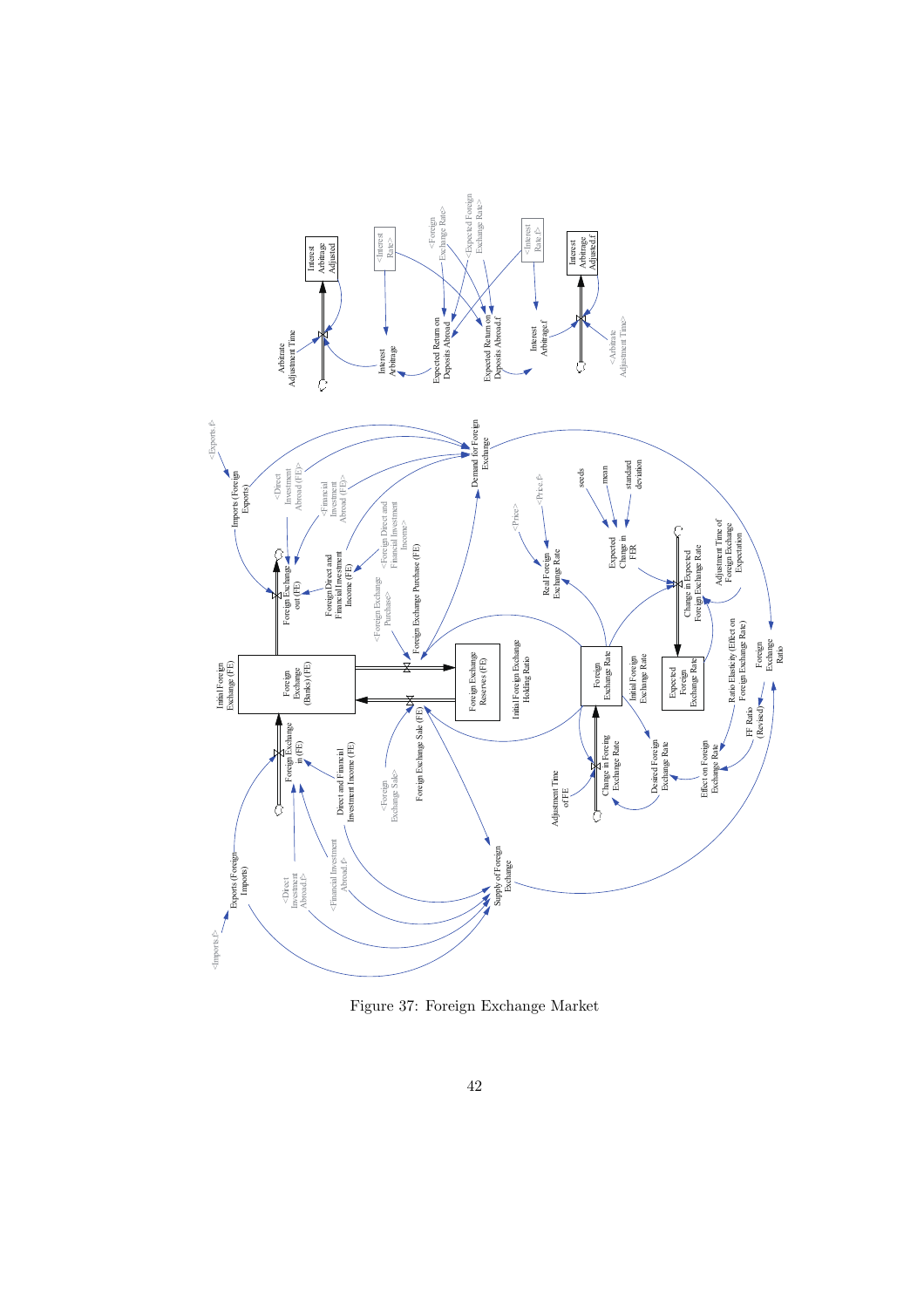

Figure 38: Balance of Payment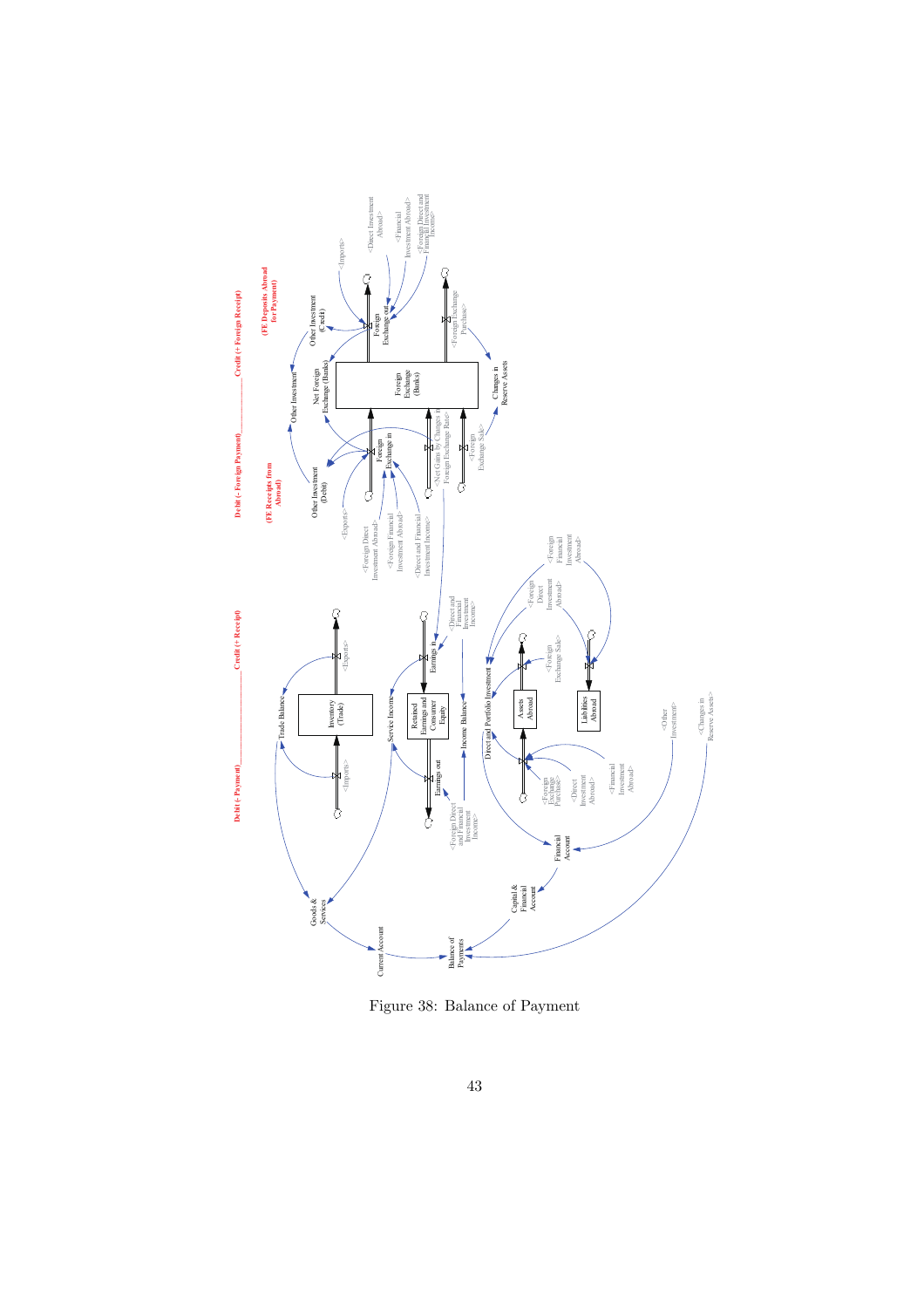

Figure 39: Simulation Panel of GDP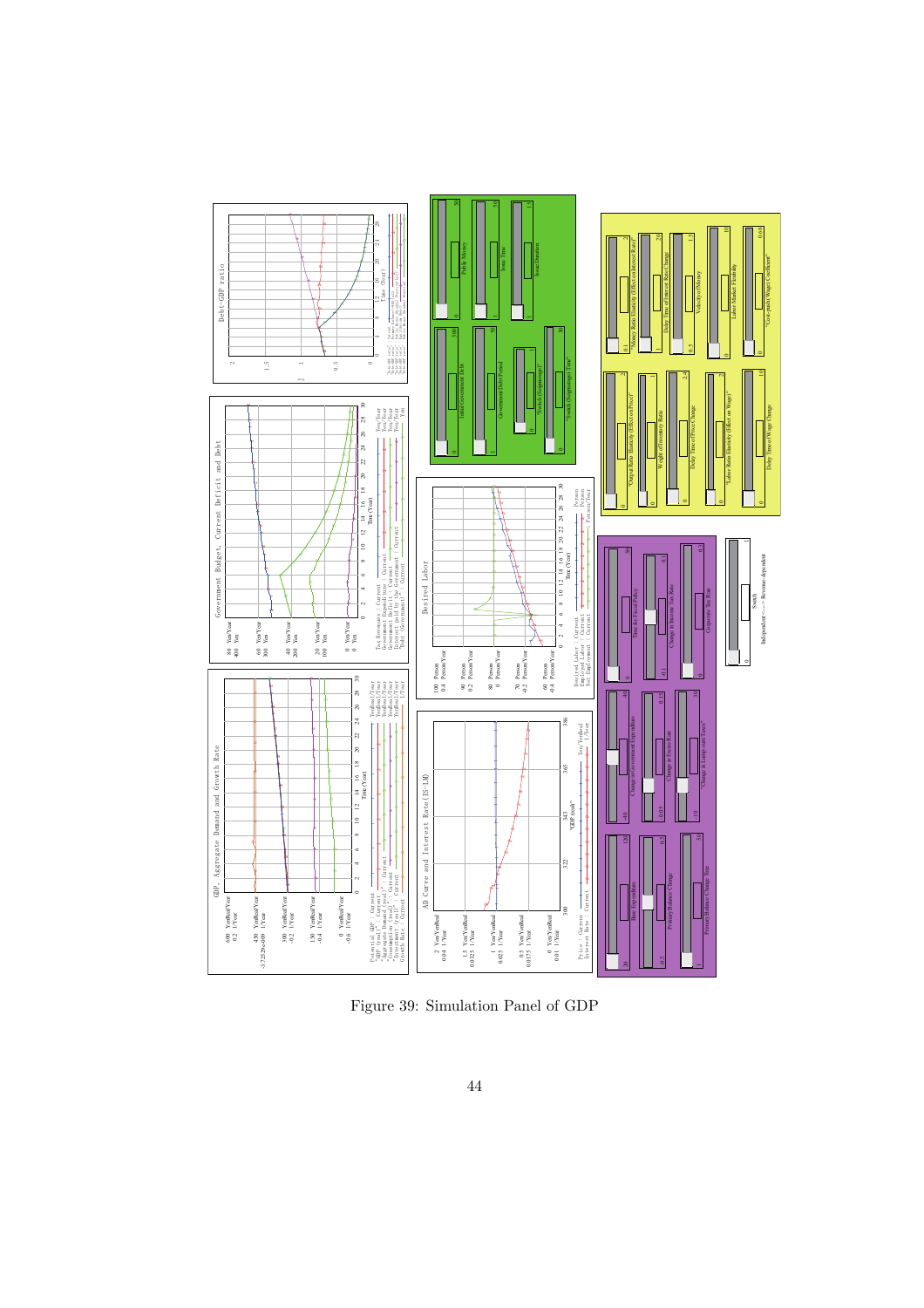

Figure 40: Simulation Panel of Trade and Investment Abroad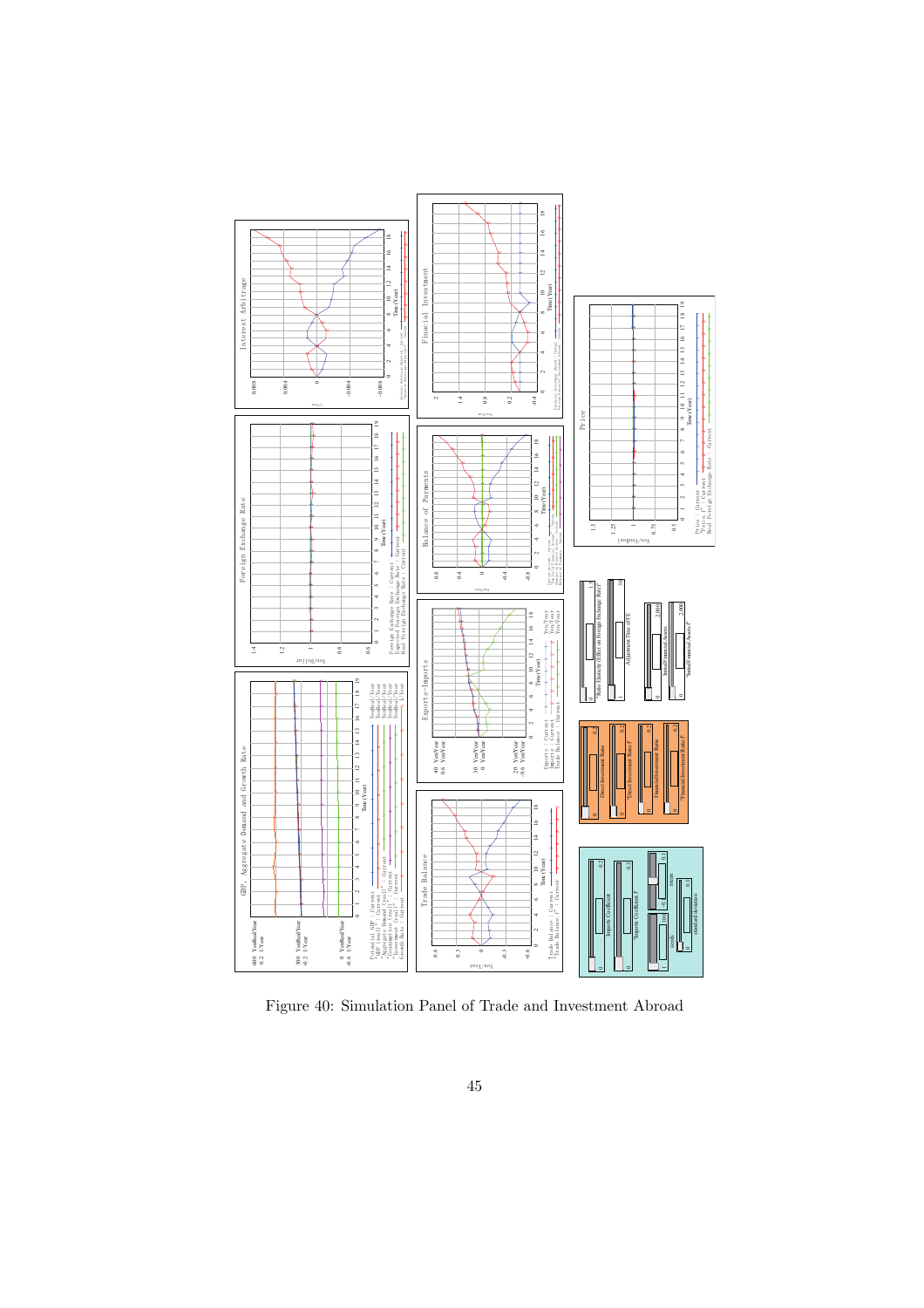## **References**

- [1] Irving Fisher. *100% Money and the Public Debt*. ThaiSunset Publications, Thailand, Originally 1936, 2009.
- [2] Edward G. Griffin. *The Creature from Jekyll Island A Second Look at the Federal Reserve*. American Media, California, USA, 2006.
- [3] E. Robert Hall and B. John Taylor. *Macroeconomics*. W.W. Norton & Company, New York, 5th edition, 1997.
- [4] N. Gregory Mankiw. *Macroeconomics*. Worth Publishers, New York, 5th edition, 2003.
- [5] Campbell R. McConnell and Stanley L. Bruce. *Macroeconomics Principles, Problems, and Policies*. McGraw-Hill/Irwin, New York, seventeenth edition, 2008.
- [6] Frederic S. Mishkin. *The Economics of Money, Banking, and Financial Markets*. Addison Wesley, New York, 7th edition, 2006.
- [7] Richard A. Werner. *Princes of the Yen: Japan's Central Bankers and the Transformation of the Economy*. M.E. Sharpe, New York, 2003.
- [8] Thomas E. Woods. *Meltdown A Free-Market Look at Why the Stock Market Collapsed, the Economy Tanked, and Government Bailouts Will Make Things Worse*. Regnery Publishing, Inc., Washington, D.C., 2009.
- [9] Kaoru Yamaguchi. Principle of Accounting System Dynamics– Modeling Corporate Financial Statements –. In *Proceedings of the 21st International Conference of the System Dynamics Society*, New York, 2003. System Dynamics Society.
- [10] Kaoru Yamaguchi. Money Supply and Creation of Deposits : SD macroeconomic modeling (1). In *Proceedings of the 22nd International Conference of the System Dynamics Society*, Oxford, England, 2004. The System Dynamics Society.
- [11] Kaoru Yamaguchi. Aggregate Demand Equilibria and Price Flexibility : SD macroeconomic modeling (2). In *Proceedings of the 23nd International Conference of the System Dynamics Society*, Boston, USA, 2005. The System Dynamics Society.
- [12] Kaoru Yamaguchi. Integration of Real and Monetary Sectors with Labor Market: SD macroeconomic modeling (3). In *Proceedings of the 24th International Conference of the System Dynamics Society*, Nijmegen, The Netherlands, 2006. The System Dynamics Society.